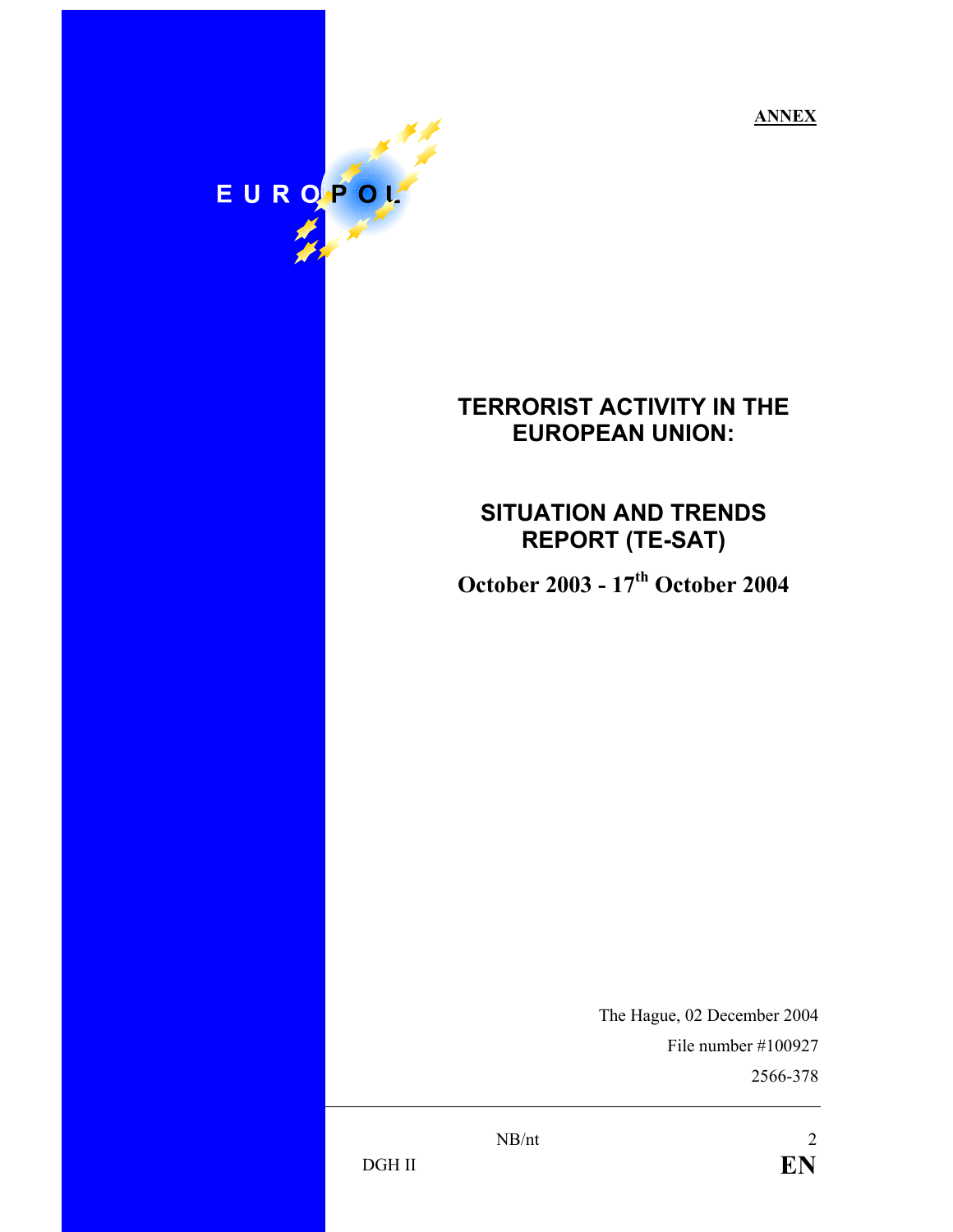| $\mathbf{1}$     |                                                           |  |
|------------------|-----------------------------------------------------------|--|
| 2                |                                                           |  |
| 3.               |                                                           |  |
|                  |                                                           |  |
|                  | 3.1.1. BASQUE SEPARATISM- EUZKADI TA ASKATASUNA (E.T.A) 8 |  |
|                  |                                                           |  |
|                  |                                                           |  |
|                  |                                                           |  |
|                  | 3.3. CRIMES IN FURTHERANCE OF ANIMAL RIGHTS - ECO         |  |
|                  |                                                           |  |
|                  |                                                           |  |
|                  |                                                           |  |
|                  |                                                           |  |
|                  |                                                           |  |
|                  |                                                           |  |
| $\overline{4}$ . |                                                           |  |
|                  |                                                           |  |
|                  |                                                           |  |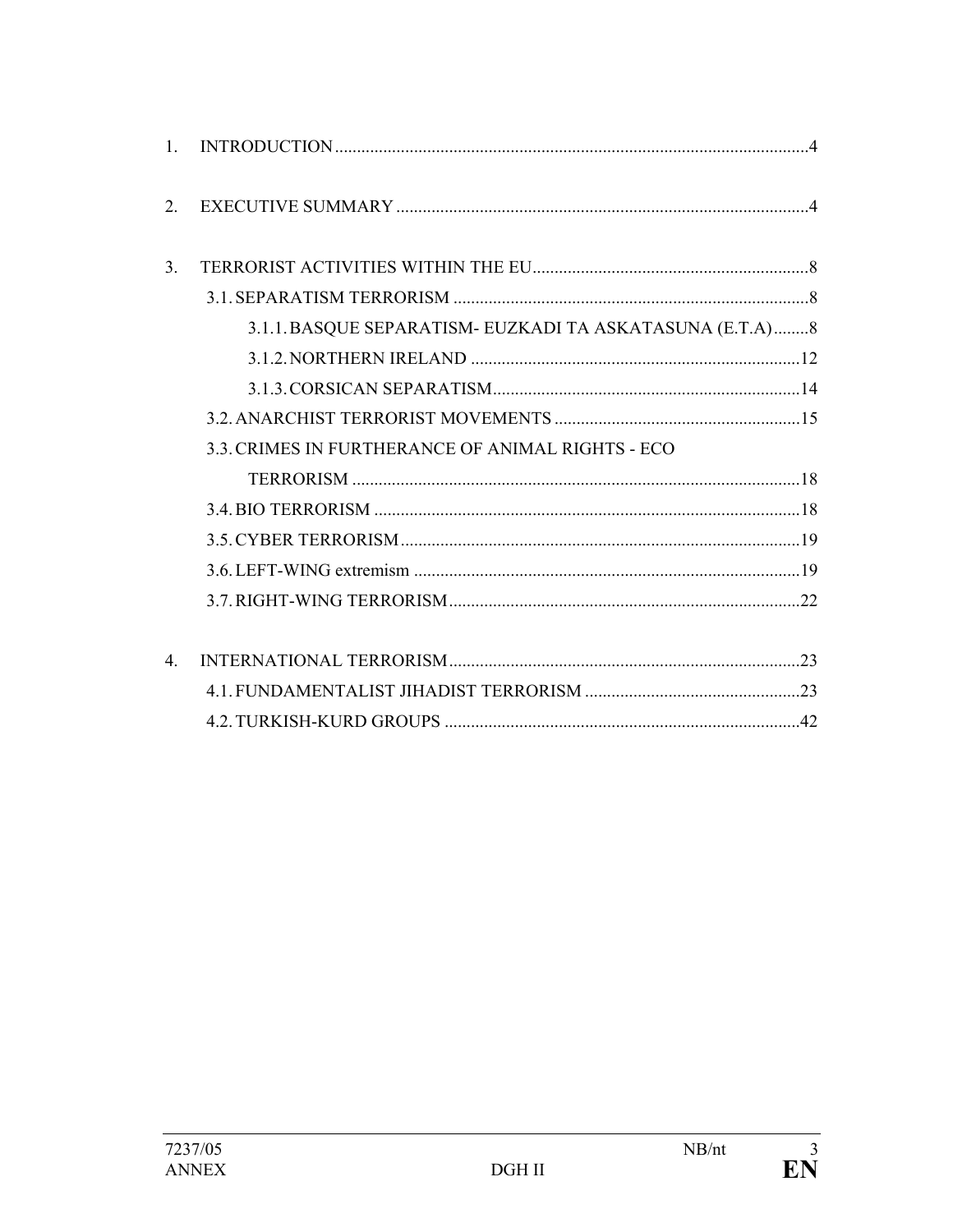## **1. INTRODUCTION**

The objective of this report is to outline the terrorism situation in the European Union over the last twelve months and analyse the trends established. The report is intended to inform the European Parliament on the phenomenon of terrorism targeting the Member States.

This is an open report based on contributions from the Member States complemented where necessary from open source material.

An overview of terrorist activities is offered in two parts, the first of which relates to activities carried out by various indigenous groups within the European Union Member States, while the second part focuses on international terrorist activities affecting the European-Union.

## **2. EXECUTIVE SUMMARY**

The terrorist threat to the European-Union is posed by a wide number of groups and organisations ranging from international Jihadist networks and large scale Nationalist groups to violent political extremist activists, generally involved in acts of sabotage and criminal damage.

While the European Union as an entity might not be subject to a specific threat from **al-Qaeda** and/or its affiliates, these groups are targeting a number of Member States that are perceived as enemies of Islam and designated as "legitimate" targets due to their involvement in Iraq or in Afghanistan or to specific factors such as the law banning Islamic veil in French schools. As such, France, Germany, Italy, Poland, Spain and the United Kingdom, (as well as other countries, including the United States and Israel) have been specifically designated by **al-Qaeda** leadership.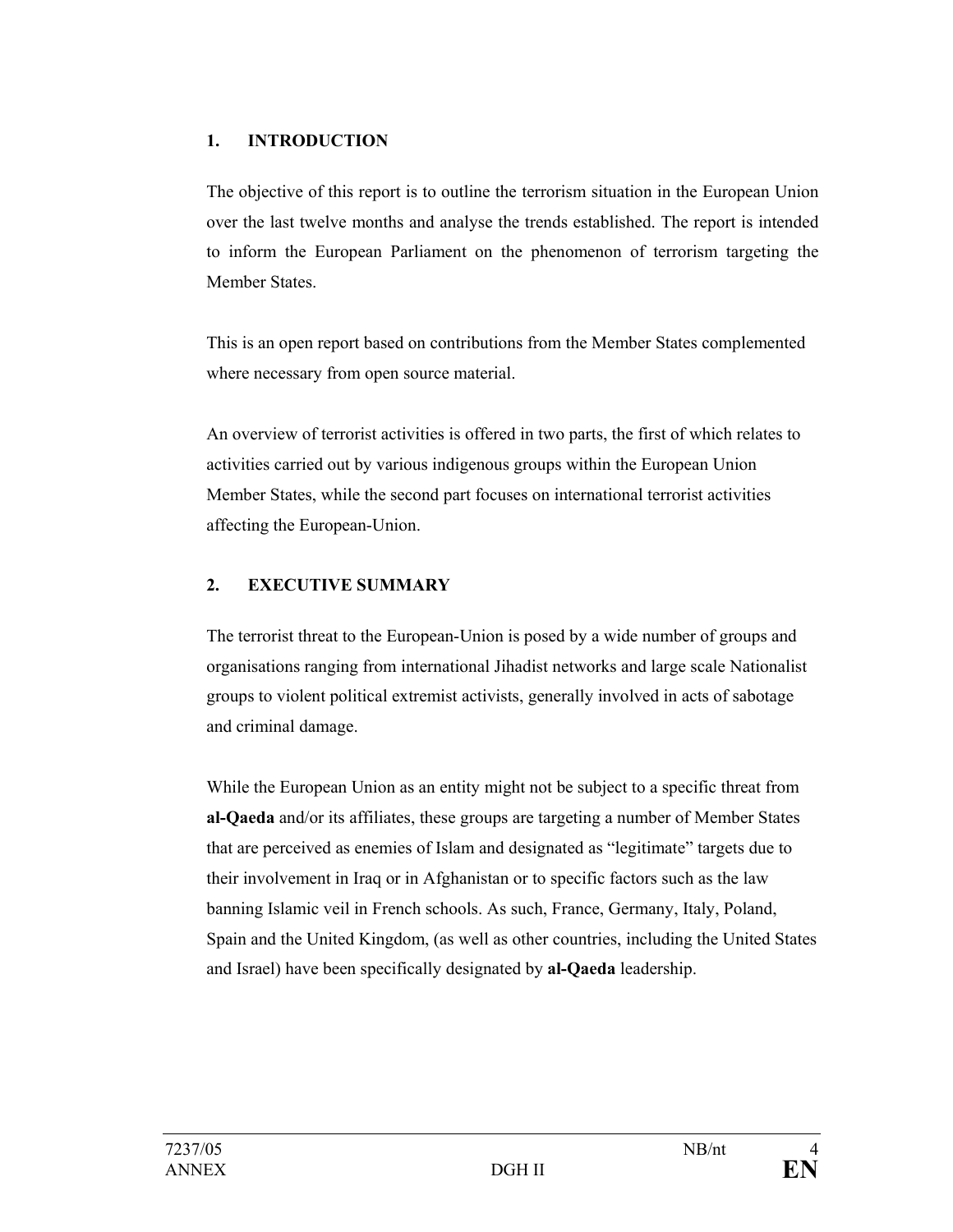Within the European Union, United-Kingdom appears to be a primary target for **al-Qaeda** and/or its affiliates as demonstrated by the bomb attacks in Istanbul in November 2003 against the British Consulate and the HSBC bank which targeted United Kingdom interests in Turkey; and by the kidnapping and murder of a number of its nationals in Saudi Arabia and in Iraq. The disruption through law enforcement operations of terrorist cells has evidenced plans for large scale attacks within the United Kingdom.

Moreover the bomb attacks in Madrid in March 2004 and the disruption of a number of terrorist cells in other Member States demonstrate the continuous will of **al-Qaeda** and/or affiliates to strike within the European Union boundaries and influence Governments policies and the day to day life of its inhabitants. The will of some of these terrorists to use chemical devices appears to be consistent; however the most favoured method still relies on suicide bombers as demonstrated in a string of attacks in Russia in August, which culminated with the Beslan hostage taking.

A number of foreigners including nationals from various Member States have been kidnapped and/or murdered in Iraq, in Saudi Arabia and in Afghanistan. These attacks aim both at influencing national policies in these regions and destabalising local powers by depriving the population of essential aid from Non Governmental Organisations and the industry of skilled manpower.

The sheer number of arrests of Islamic terrorists or supporters in the European Union is also an indicator that Europe is not only a target for **al-Qaeda** and other Jihadist groups but it is also to be considered as place for recruitment and logistical support for Jihad in Afghanistan, Iraq and Chechnya. Fully trained fighters returning from these fighting grounds are a potential threat due to their level of training.

Interesting developments in the field of Islamic extremist activities, over the period of reporting, include the increasing number of Moroccan nationals subject to investigative action within Member States, as well as the fact that recent disruptive activity in more than one Member State has revealed active extremist cells of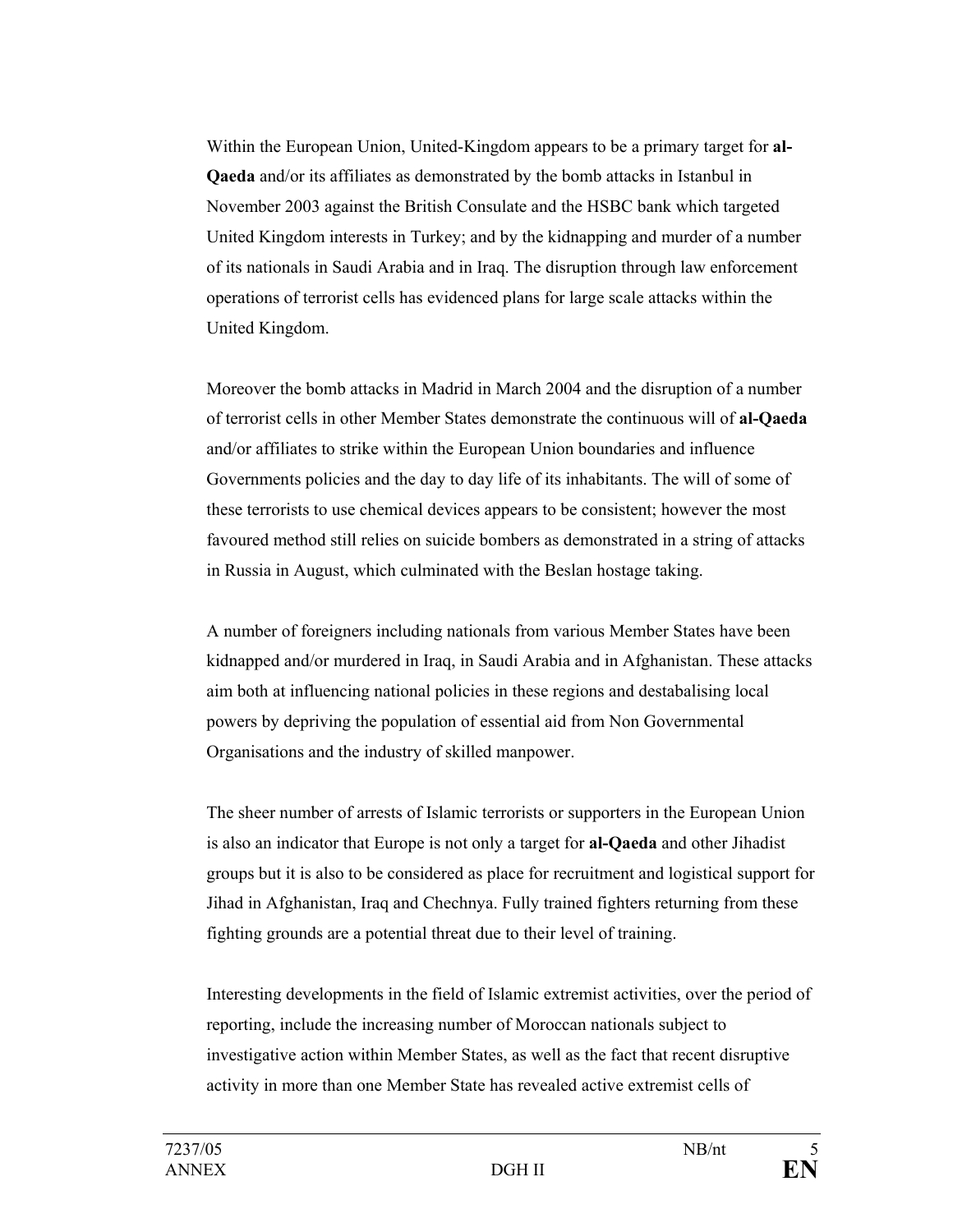European Union citizens of second generation Pakistani origin.

Furthermore, the coalition intervention in Iraq and the Middle-East crisis have led to a mounting frustration within Muslim communities and generated a rise of racists and anti Semitic actions in some countries; however no terrorist attacks in Member States have been reported in relation to this.

Law enforcement successes and very close cooperation between Spain and France against the **ETA** have brought a very noticeable decline in the number of attacks committed by the organisation in Spain, the lowest figures since 1973. Furthermore the impact of the recent arrests early October in France of some of the leading figures of **ETA** and the discovery of seven caches still need to be assessed. If the finds prove to be significant, the assessment may be that this organisation could face difficulties in reorganising networks.

The most significant Irish terrorist organisation, the **Provisional IRA** (PIRA) remains committed to the political process and continue to observe a cessation of military activities. It is suspected however that this organisation in spite of three acts of weapons decommissioning retains military capabilities.

The main dissident groups, the **Real IRA** (RIRA) and the **Continuity IRA** (CIRA) currently remain opposed to the political process and seek to carry out terrorist attacks. The 23rd International Days of Corte, the annual meeting of the Corsica nationalists in August 2004 registered one of the weakest ever recorded participation. In the absence of political perspectives, the nationalists are in the process of starting arm wrestling" with the French Government.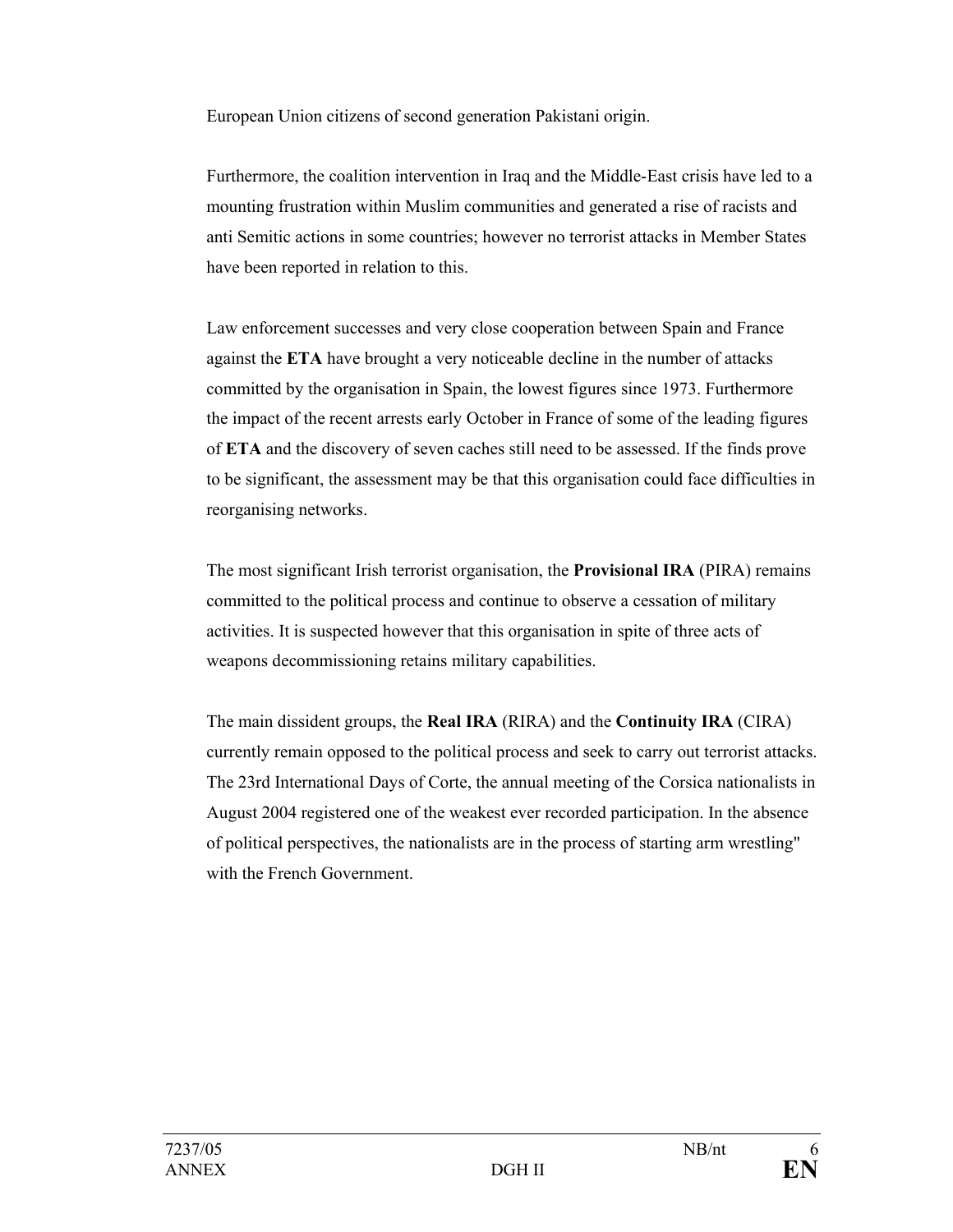Anarchist terrorism is still active in parts of the European Union as demonstrated by the incendiary letter bomb camping launched in December 2003 by the Italian **Federazione Anarchica Informale** which targeted European institutions and representatives. A number of low scale Anarchist attacks were committed in Greece prior to the Olympic Games 2004; however, the efficiency of the security measures put in place by the Greek authorities prevented any major incident during the tenure of the Games.

The Spanish left-wing group **Revolutionary Armed Groups First of October (GRAPO)** does not appear to have recovered its capabilities since its command structure was dismantled in 2002.

In Italy, law enforcement operations were successful against the Red Brigades-PCC with the disruption of a cell in the fall of 2003. However other Marxist Leninist groups are still maintaining low scale activities.

Although no right-wing terrorist attack have been reported, some activities have been identified

The Kurdish **KONGRA Gel** is experiencing a number of difficulties and since its registration on the European list of proscribed terrorist organisations has had to face strong internal dissensions at the highest level resulting in the exclusion of a key figure of the organisation. Since June 2004, an outbreak of confrontations between the Kurdish guerrillas and the Turkish security forces has been noted. Kurdish activists were also arrested in Turkey while preparing to commit attacks

Registered on the list of terrorist organizations established by the European Union, **DHKP** / C pursues its activities in the European-Union with for example a campaign of staggered hunger strikes organized in several European countries. It should be noted however that, the organization has been involved in 2004 in a string of terrorist attacks in Turkey.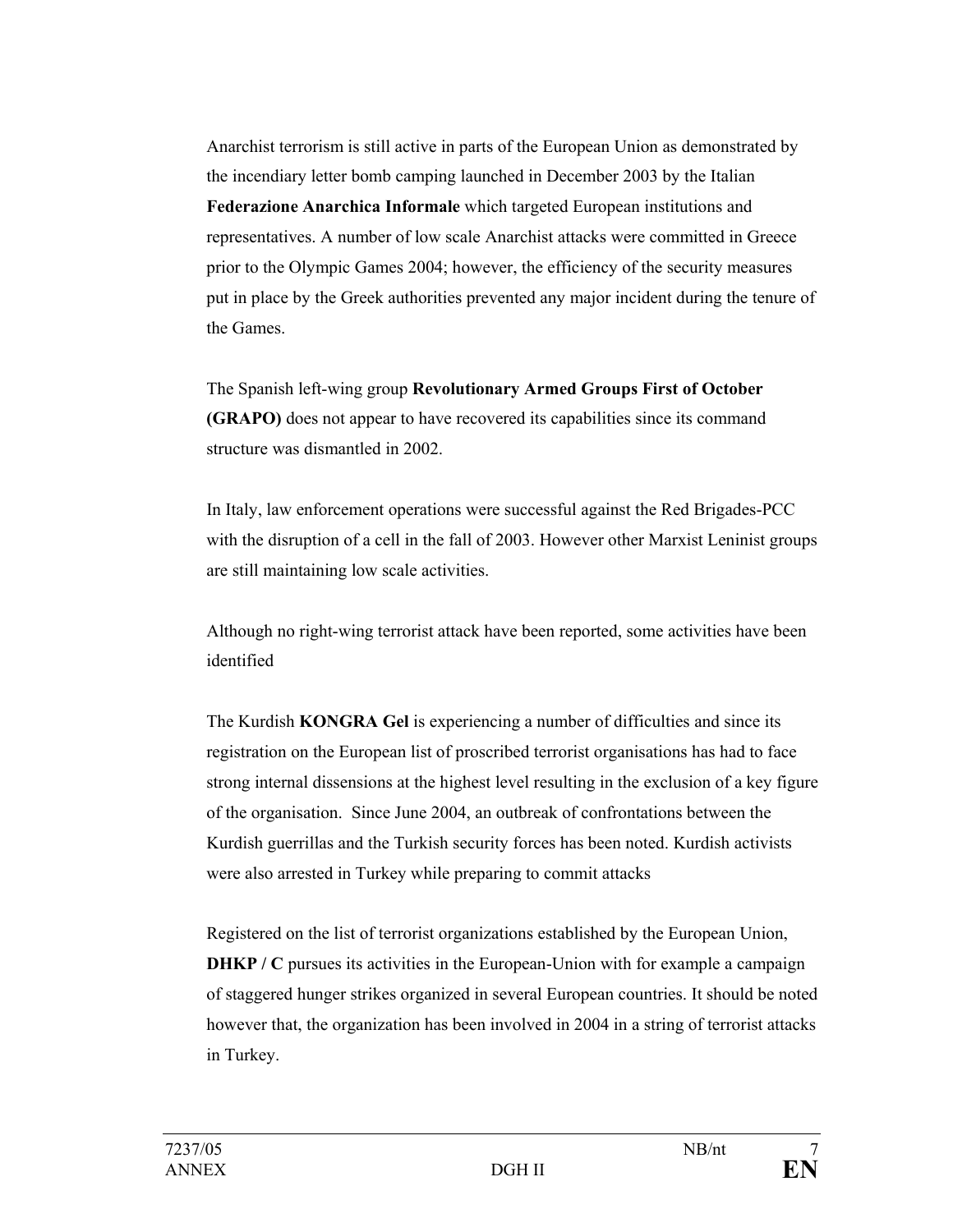## **3. TERRORIST ACTIVITIES WITHIN THE EU**

## **3.1 SEPARATISM TERRORISM**

## **3.1.2 BASQUE SEPARATISM- EUZKADI TA ASKATASUNA (ETA)**

The strong co-operation between Spain and France has resulted in ongoing successes of law enforcement operations against **ETA**. The organisation is presently experiencing a difficult situation, in the course of last year its military apparatus has been severely weakened The logistics networks as well as various sub-apparatus, notably the procurement and information units, have been weakened and the operative capacity has been considerably reduced due to successive disbanding of command units and detention of activists which apparently led to temporary abortion of many attack projects planned by the organisation.

## **Belgium**

In March.2004, a police patrol intercepted a vehicle bearing a fake Belgian license plate.

The car and the plates had been stolen in France. The two occupants of the car were the subject of international arrests warrants issued by Spanish authorities for **ETA** related terrorist related offences. Recovered from the car were forged identity documents, licence plates and cash.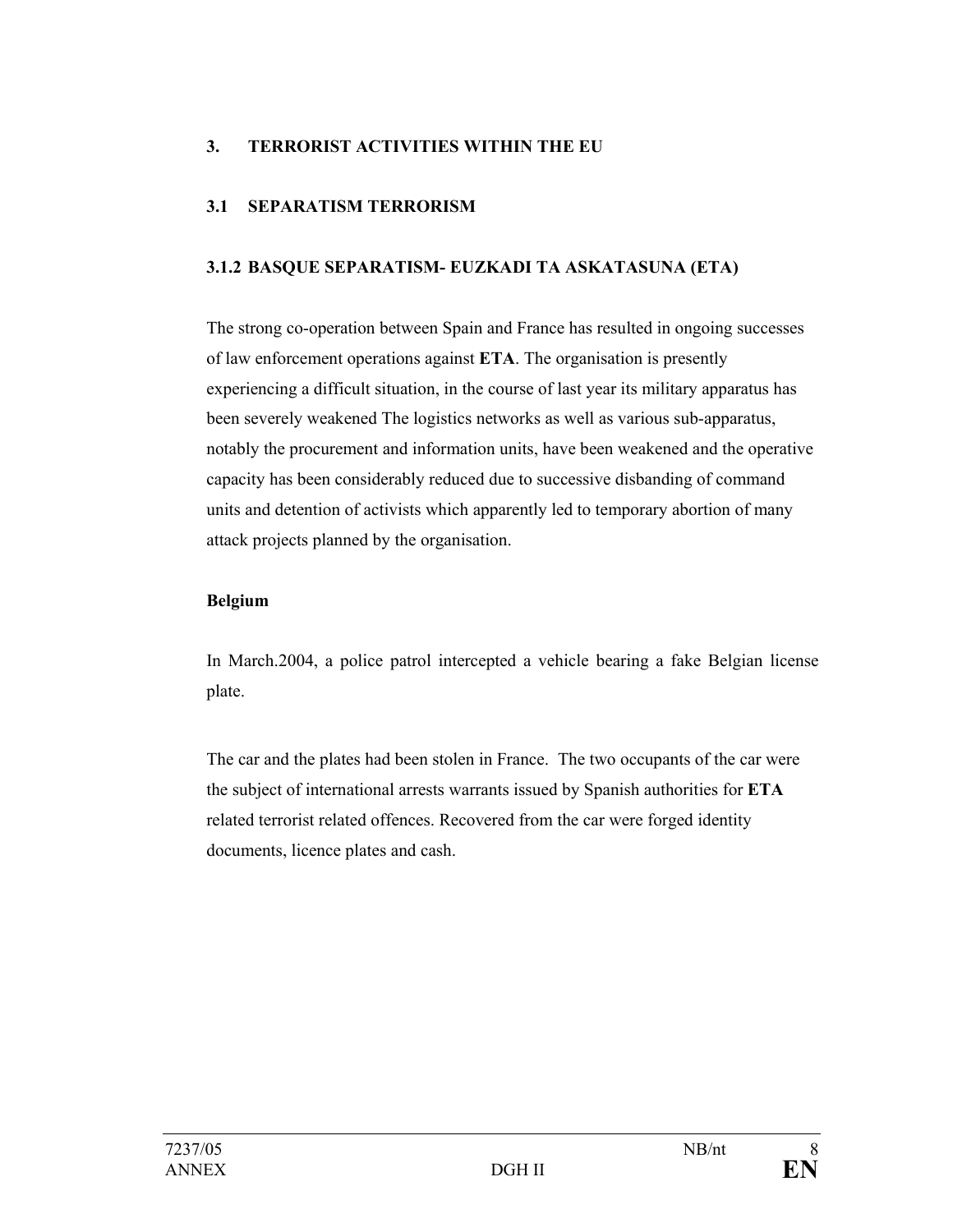#### **France**

The Basque separatist movement **ETA** is still considering the French territory, as a rear base used by its leaders for their criminal activities as demonstrated by the arrest in July 2004 of two members of the logistic apparatus of "**ETA** ". While in the short term **ETA** does not appear to be willing to modify its strategy of "a unique front" which concentrates the major terrorist activity in the Spanish part of "Euskal Herria", the "Basque homeland" this attitude is not based on a fundamental political difference. For several years **ETA** and its supporters have considered France and Spain equally as "oppressors" of the "Basque people".

This current attitude towards France, limited to "Kale Borroka"**<sup>1</sup>** is linked to lack of support of the French Basque population for the positions defended by "**ETA**"- to the need for the organization to protect its logistic infrastructures implanted on French soil from an increased repression.

On an operational level, **ETA** appears to be confronted with a need to recruit and train activists, considering that in 2002 and 2003 respectively. 64 and 48 of its members were arrested in France. However to renew its workforce **ETA** can still rely on the "pool" constituted by the anarcho-nationalists who are traditionally involved within the framework of the "Kale Borroka" – street violence -.

 **1** Basque term for acts of street violence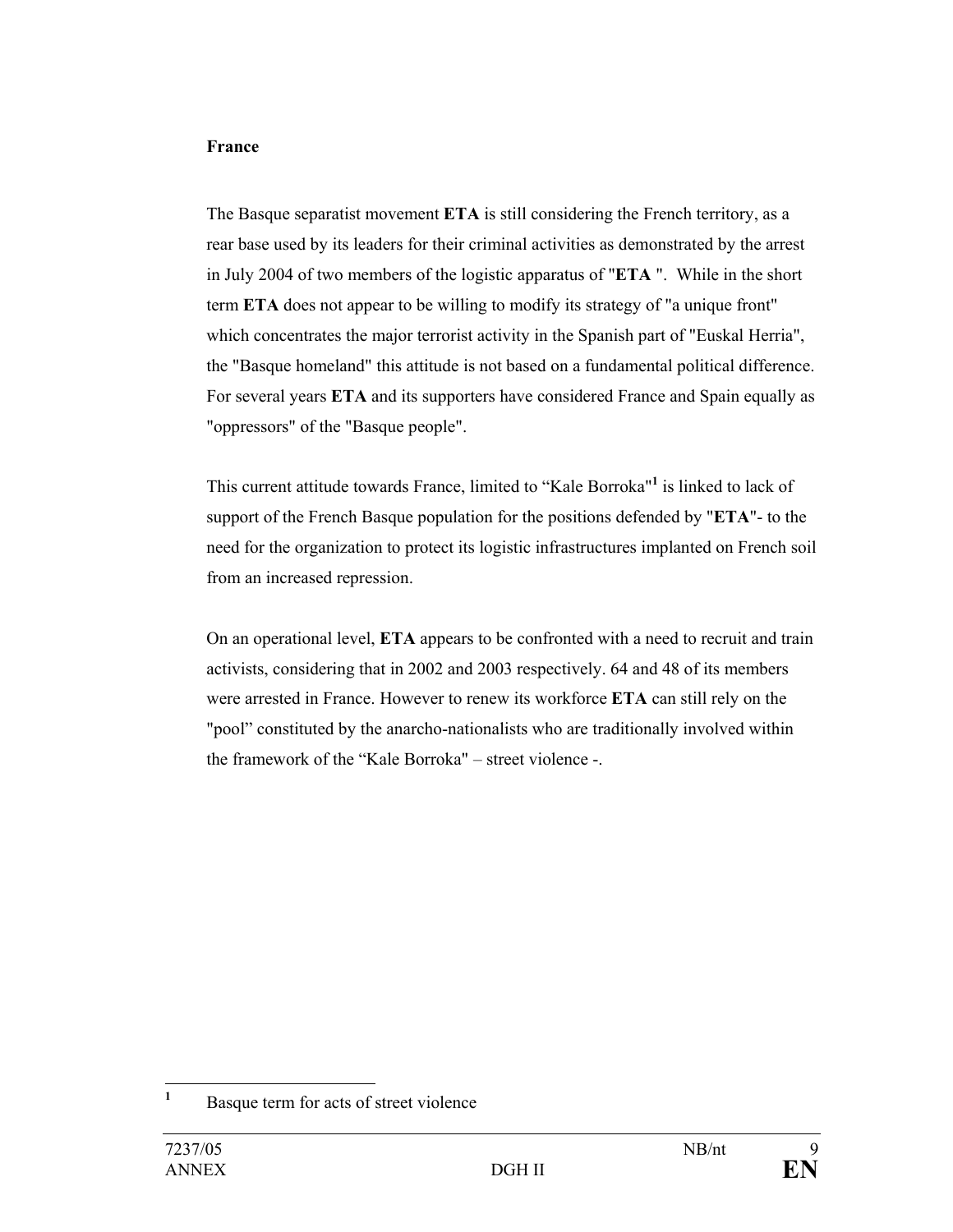On 3rd October 2004, law enforcement operations led to the dismantling of the logistic apparatus of **ETA** through a series of operations in the south of France. A total of 7 hiding places of the terrorist organization were found and 17 persons were arrested and put in police custody. Three sophisticated subterranean hiding places belonging to **ETA** and containing an important stock of weapons, ammunitions and explosives including two Soviet made MANPAD in perfect working condition were discovered. Four other addresses, identified as hiding places, were searched and led to the discovery of documentation belonging to the terrorist organization. Furthermore two historic and charismatic members of **ETA**, the presumed leader of the political apparatus and the main responsible for the legal commando groups were arrested. Since the beginning of the 2004, 49 members of the terrorist organization were arrested in France

To date, 143 individuals, are imprisoned in France among whom 126 Spanish, members of "Military **ETA**.". Some of them continue to periodically lead movements of protest to denounce their conditions of detention, the application of measures of estrangement towards Spain and ask for their grouping in the French Basque-Country.

#### **Spain**

The changes that have been observed lately, mainly due to the so-called 'armed truce' which was declared in September 1998, have affected the organization's political and military action.

On an operational level, there have been many changes, most of which aim at safeguarding the organization's invulnerability. In their wish to guarantee the continuation of its organic structures and its operational capacity, the organization's leaders gave more operative autonomy to the armed commands and eliminated the individuals acting as 'liaisons', believed to be weak links who could compromise the command's safety.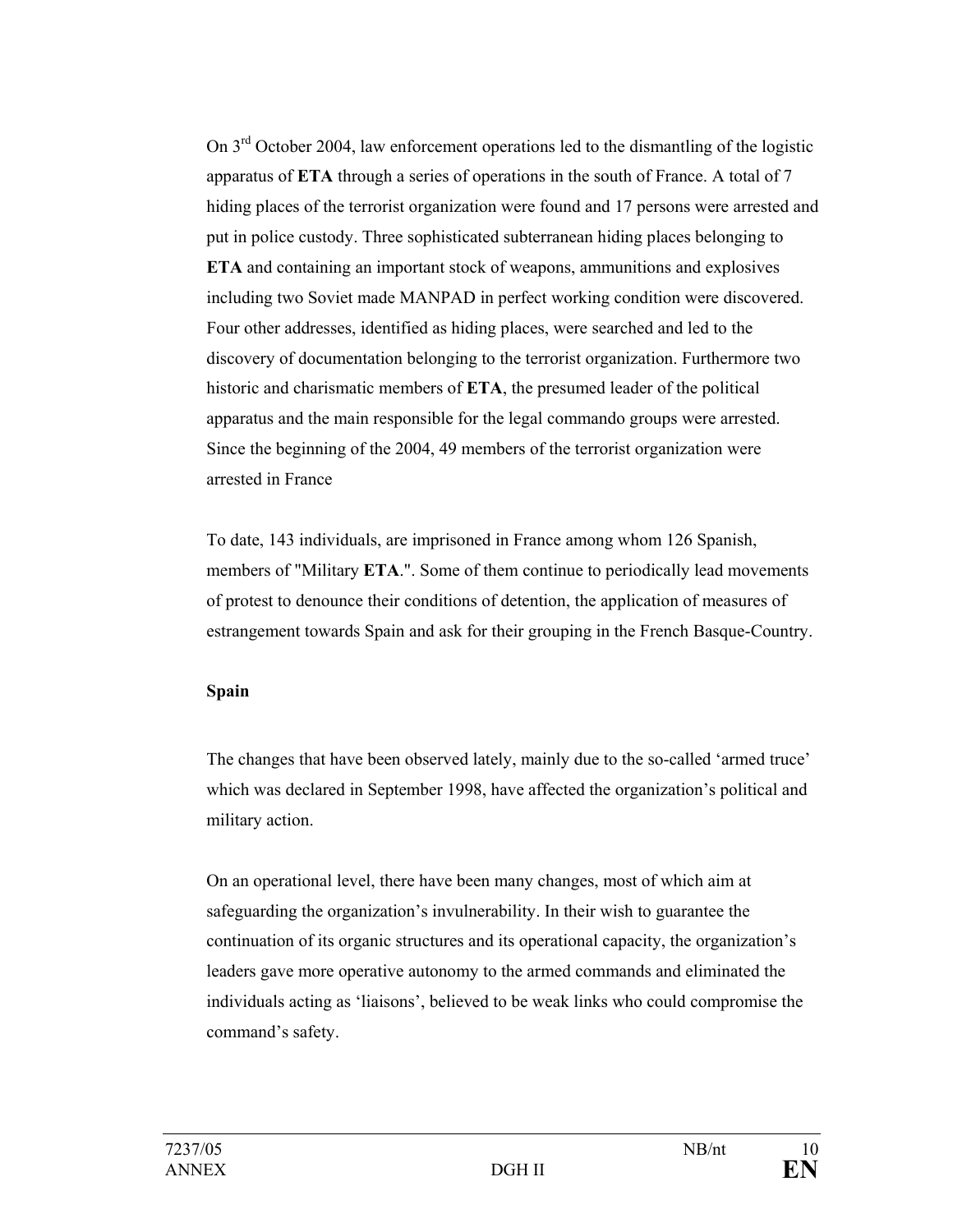The organization's terrorist actions display an indiscriminate choice of targets, although all of them still belong to certain social, political, financial and institutional groups (the judiciary, the security forces, the mass media, politicians and businessmen).

Another strategic change is the projection of the organization's armed struggle to France; although this is not foreseen to happen in the short term, because of the negative consequences it would have for the organization's leadership in France, it is something to be considered.

The organization is showing tendencies of expanding in other European countries, such as Germany, Italy, Portugal, the Netherlands and Belgium, by sending militants who would establish an infrastructure under cover of legitimate activities. It is also creating new structures in Central America. The expulsion of approximately 20 **ETA** militants from Mexico in the past 6 years resulted in a move towards other Central American countries, such as Venezuela, Nicaragua, the Dominican Republic, Belize, etc.

Currently, the organisation is believed to be facing difficulties: in the past year, its logistical apparatus has been severely disrupted and its operational capacity has been affected by the break up of armed commands and the arrests of activists in France and Spain.

However, the recruitment of large numbers of young people provides the organization with important human potential, to which are added veteran militants recalled from Latin America.

On a political level, the changes that have been observed lately originate from the time before the declaration of the 'armed truce' and the signing of the Lizarra Pact.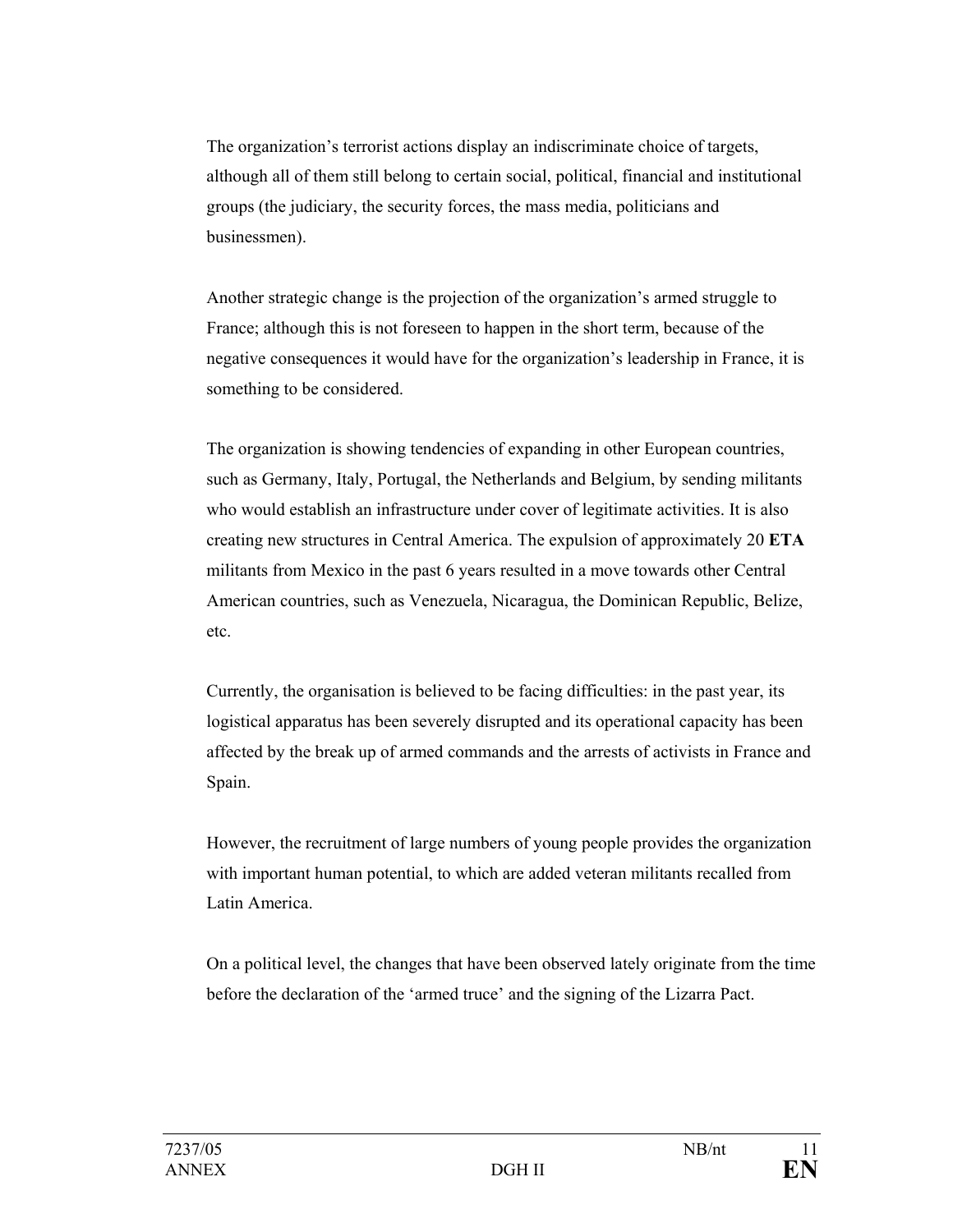#### **3.1.2 NORTHERN IRELAND**

The political process is still ongoing in Northern Ireland and the main participants appear to be committed to see its success. However some radical elements, such as the **Continuity IRA (CIRA)** and the **Real IRA (RIRA),** remain active and capable of attempting to disrupt the peace process.

#### **Ireland**

## **Republican groups**

Since the last assessment the situation in relation to **Provisional IRA** remains unchanged in terms of organisational structures and leadership which retains firm control of the organisation. There are strong indications that **PIRA** will commit themselves to further acts of decommissioning in order to reactivate the Stormont assembly, leading to the restoration of devolved government in Northern Ireland.

The three members of **PIRA** arrested and prosecuted in Colombia on suspicion of having provided training to local terror group are still in Colombia pending the Colombian Attorney General's appeal against their acquittal.

**Continuity IRA** remains the only group not committed to the ceasefire. They are anxious to recruit new members to the organisation to bolster their endeavours, criminal and subversive. They have the capability to carry out sporadic acts and lack the capacity for a prolonged terrorist campaign.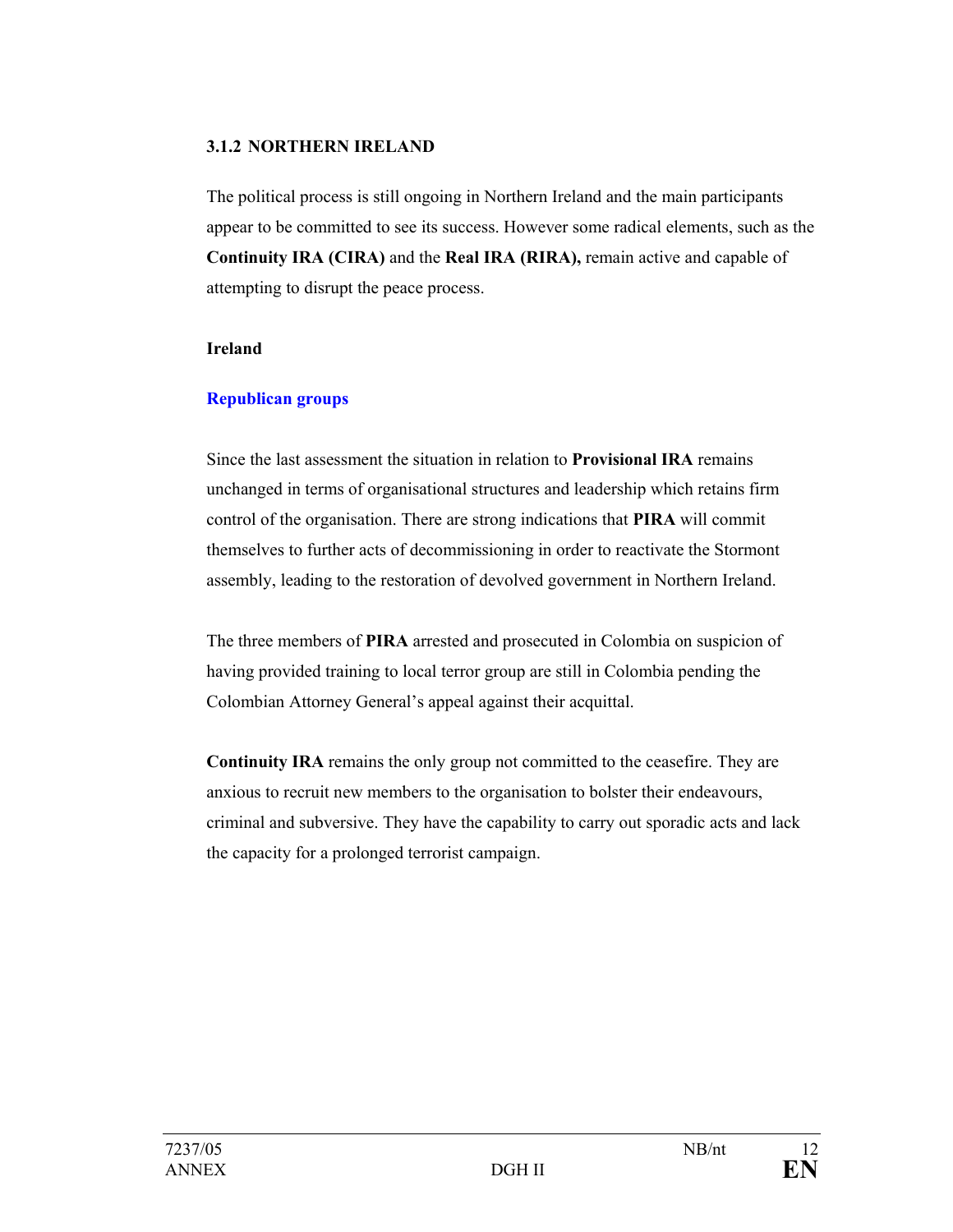**Real IRA (RIRA)** in the main concentrate on their criminal endeavours. That being said they continue to seek new members to their organisation. **RIRA** has the ability to carry out limited operations and remain opposed to the peace process.

#### **United Kingdom**

#### **Republican groups**

The most significant Irish Terrorist organisation, the Provisional IRA (PIRA) remains committed to the political process and continue to observe a cessation of military activity. However, the Independent Monitoring Commission (IMC), the organisation charged by the UK and Irish Governments to report on paramilitary activity in Northern Ireland, published a report in April 2004 stating that PIRA continue to engage in "punishment beatings and shootings".

PIRA have carried out three acts of weapons decommissioning. It is assessed that PIRA remains committed to the political process. However, PIRA retains the capacity to return to violence.

The main dissident republican groups, the **Real IRA (RIRA)** and the **Continuity IRA (CIRA)** currently remain opposed to the political process and continue to seek to carry out terrorist attacks. In the past twelve months, both **RIRA** and **CIRA** have carried out attacks in Northern Ireland including vehicle borne improvised explosive devices, postal threats and shooting attacks. Despite **RIRA** and **CIRA's** intent to attack the UK mainland, security force successes have led to both organisations suffering from a limited capability to do so. Both **RIRA** and **CIRA** will continue to seek to develop their capability and may attempt to exploit criminal and smuggling associations to carry out an attack.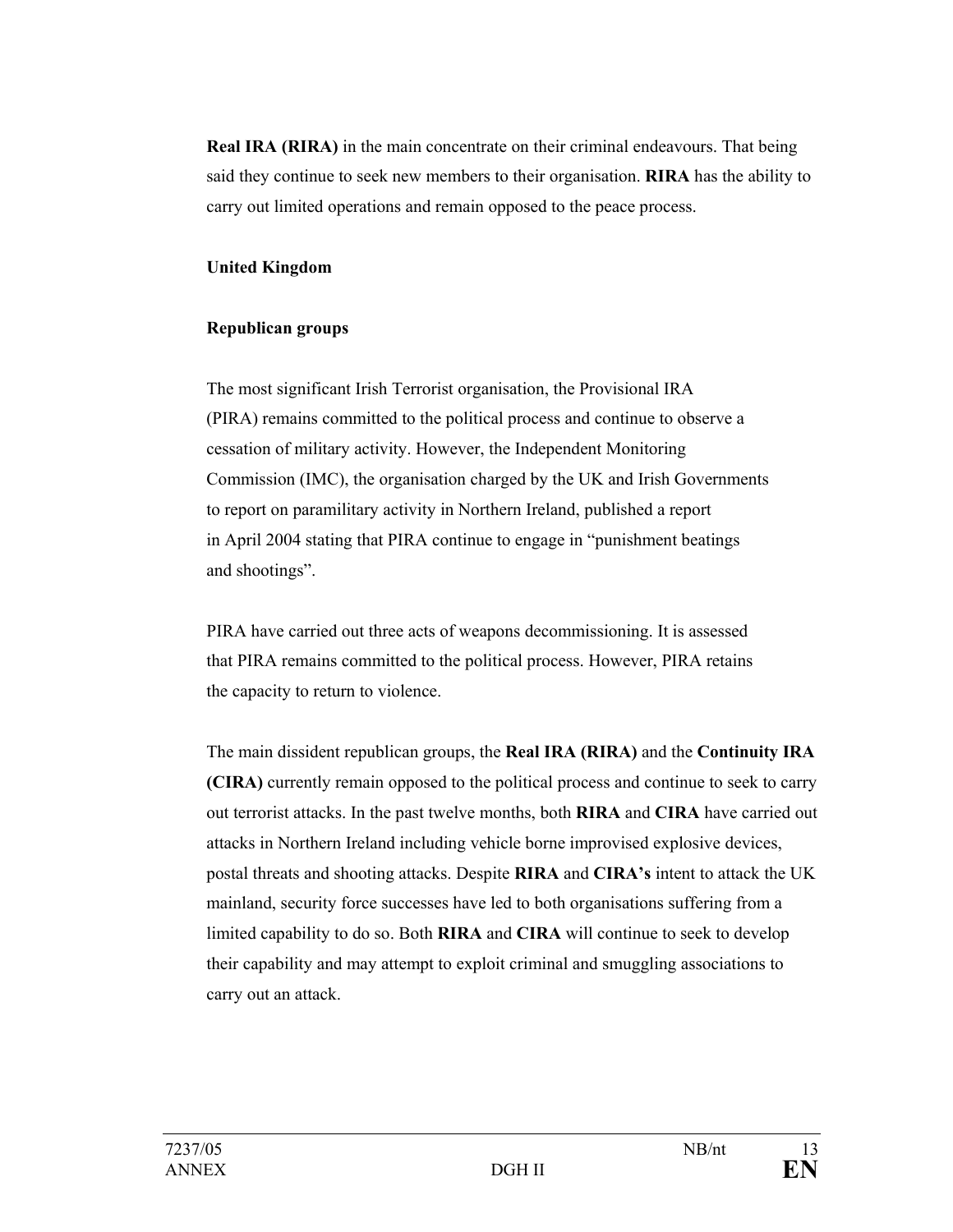## **Loyalist groups**

Loyalist terrorist groups remain technically on ceasefire*,* although low-level paramilitary activity continues in Northern Ireland. This includes punishment shootings and beatings against members of the loyalist and republican communities.

#### **Germany**

An Irish national, was sentenced in Germany on  $23<sup>rd</sup>$  December 2003 to six years and five months of prison for attempt of joint murder in conjunction with detonation of explosive. Together with other **PIRA** members, he had formed a so-called "Active Service Unit (ASU)" in May/June 1996 that carried out an attack on the British "Quebec Barracks" in Osnabrück on  $28<sup>th</sup>$  June 1996, using a home-made mortar.

## **3.1.3 CORSICAN SEPARATISM**

## **France**

In 2004, the 23rd International Days of Corte<sup>1</sup> registered one of the weakest ever recorded participation. In this occasion, the leaders of the main independent block "*Corsica Nazione*" and "*Indipendenza*" confirmed their intention to merge and create one main group. They also reaffirmed the necessity of strengthening the union by integrating all the nationalist organizations within a "temporary National Assembly" elected by a Corsican electorate. In front of a demobilized and divided movement, the nationalist leaders raised the tone during the closing session of the meeting.

 **1** The annual meeting of the nationalists taking place every year in August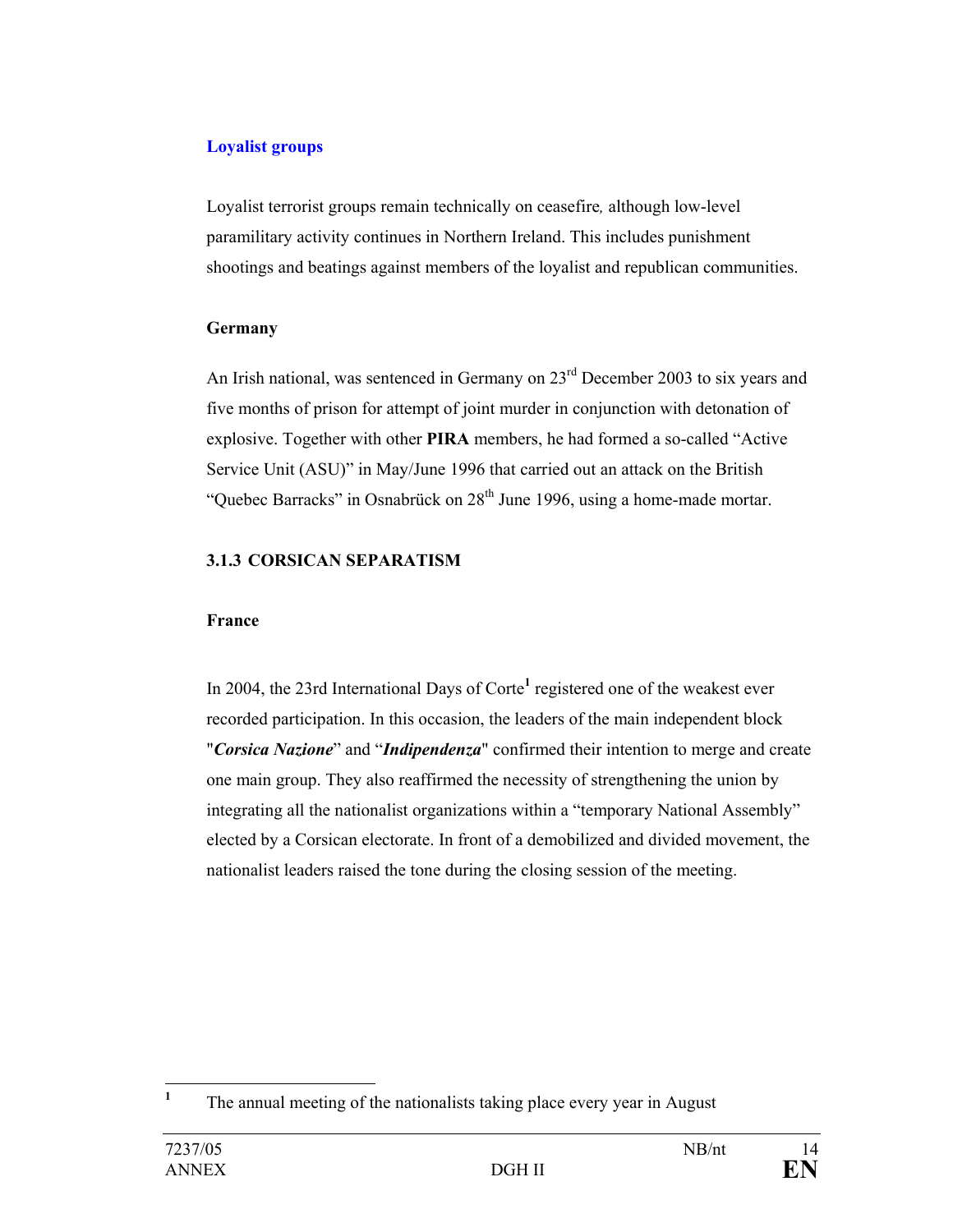On 24th August 2004, a group calling itself the "*FLNC of 22 October* " claimed responsibility for an attack on  $14<sup>th</sup>$  July 2004 against an official building and the sending of a warning mail to an architect from Marseilles entrusted by a Corsican municipality in the town urban planning. These underground nationalists, who have claimed responsibility for 29 attacks since the beginning of 2004, stated that it was a clear message that they will not allow Corsican ground to be delivered to speculators.

In total, 116 attacks and attempted attacks using explosives have been committed between  $1<sup>st</sup>$  January and  $6<sup>th</sup>$  September 2004. Responsibility for 29 was claimed by the "*FLNC of 22 October*" and 7 by "*I Clandestini Corsi*" **<sup>1</sup>**

To date, 101 persons have been arrested since January 2004 within the framework of terrorism related cases. (122 arrests had been recorded during year 2003).

## **3.2 ANARCHIST TERRORIST MOVEMENTS**

During the review period, letter bombs were posted to a number of European Union (EU) institutions by an Italian anarchist group, Federazione Anarchica Informale. The group also stated that EU institutions, individuals connected with the EU and NATO remained targets. The incidents are subject to a Europol Target Group, within an AWF, Operation Santa Claus.

#### **Belgium**

On 5<sup>th</sup> January 2004, a staff member at the European Parliament opened an envelope that was addressed to Mr. Pöttering (PPE chairman). The envelope immediately caught fire. This envelop had been mailed in Bologna, Italy

 **1** 200 attacks were committed between  $1<sup>st</sup>$  January and  $31<sup>st</sup>$  August 2003 among which 80 in July and August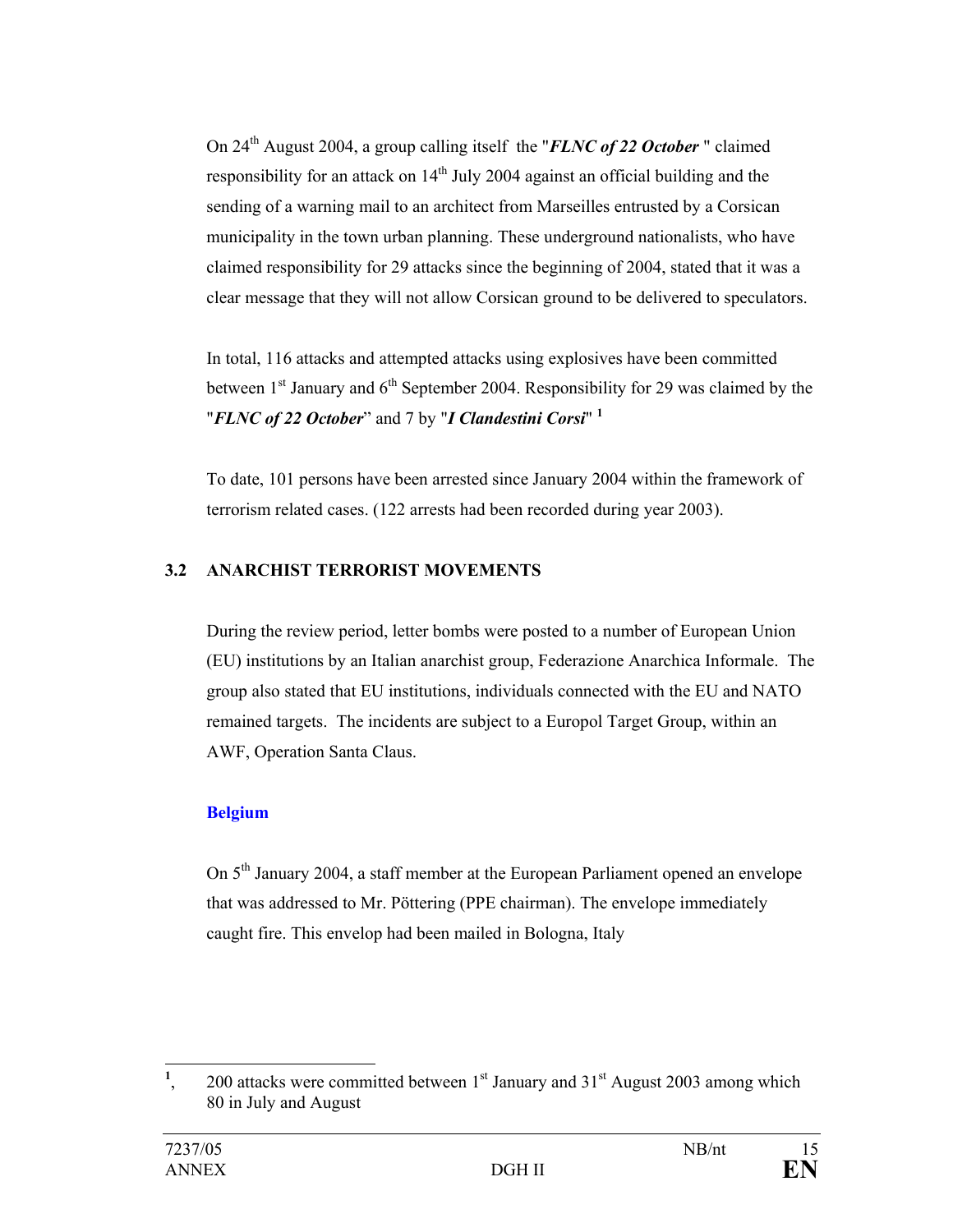Similar devices were intercepted by the Security department of the European Parliament, again mailed in Bologna.

The police investigation has led the investigators to the trail of the Italian group **Federazione Anarchica Informale.** 

#### **France**

The anarchistic groups are attracted by the use of excessive of violence but show little activity. The perspective of a renewal of violent actions should not be excluded bearing in mind the recent actions realized and claimed by Italian anarchists, end of 2003 / early 2004, targeting the European institutions. This anarchist violence with a libertarian tendency shows itself regularly in Spain and in Greece which form with Italy a sort of "Mediterranean triangle" of the anarchistic violence.

To date, France has not been affected by these violent actions; nevertheless, the possibility that the country will experience anarchist terrorist attacks cannot be ignored.

#### **Greece**

Activity in relation to anarchist groups in Greece became apparent in 2004 when small-scale improvised explosive devices were planted. It would appear that these activities are triggered as a result of domestic or international events.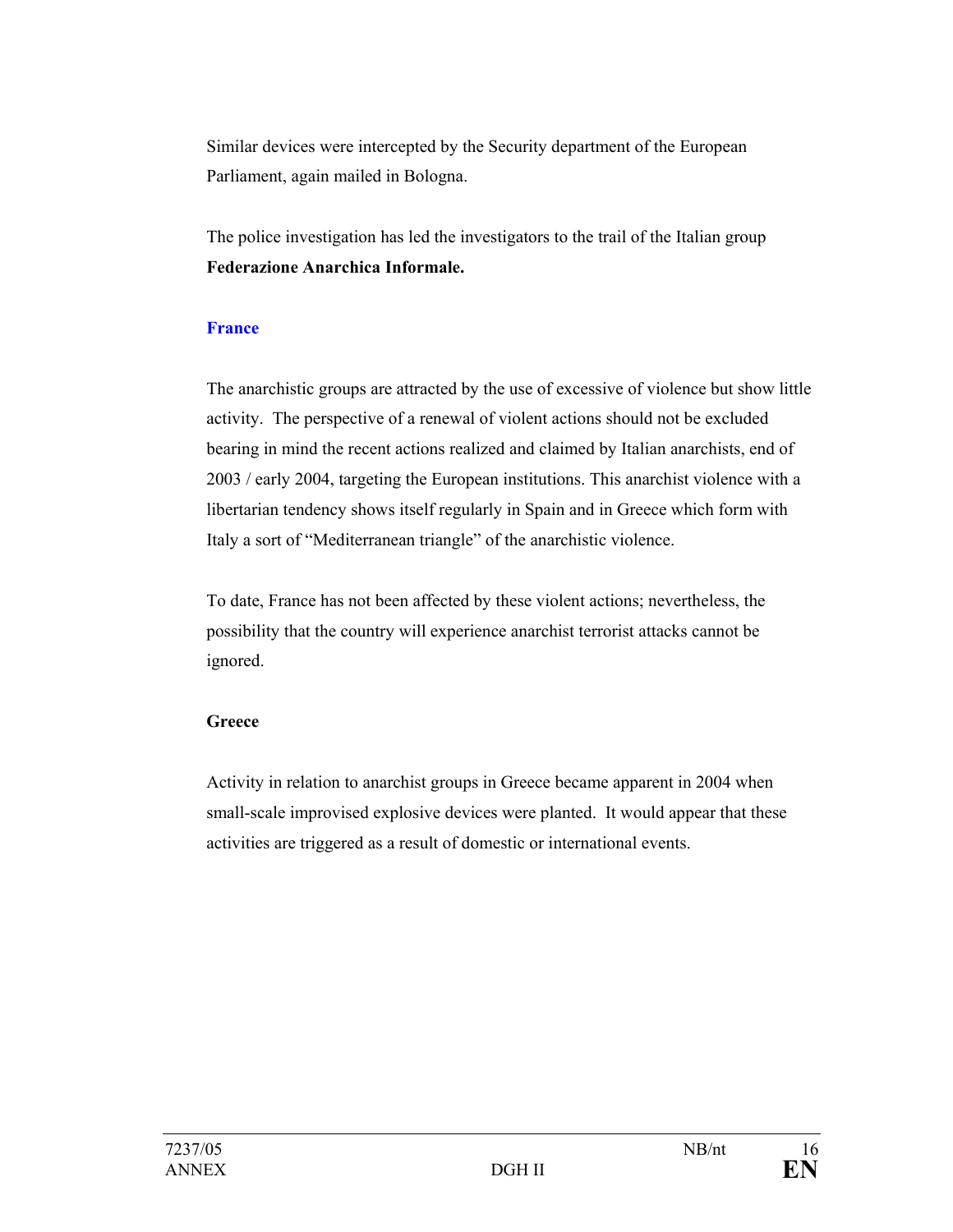#### **Italy**

Of particular worry is the activism of the anarchic-insurrectionist movements, which exhibited a significant change in direction in 2003 with the appearance of the new group, called **F.A.I.—Federazione Anarchica Informale**. This coincided with the beginning of a subversive campaign of numerous arsons and minor bomb attacks with high media impact with targeting politicians and institutions**<sup>1</sup>** . The investigations carried out by the Carabinieri led to the arrest of several anarchists, including the person that had carried out threatening acts targeting the President of the European Commission Romano Prodi and Prime Minister Silvio Berlusconi.

#### **Spain**

The motivation for the terrorist actions by anarchists in Spain, are (a) the imprisonment of **ORAI** members in Spanish jails, (b) the continuing validity of the FIES-CD (Specially Monitored Prison Files) system and (c) solidarity to anarchists detained in Spain and abroad. This terrorist activity has mainly targeted public buildings, the mass media, estate agents, the electricity infrastructure, banks, shops, jails, as well as embassies and consulates. Similarities between explosive devices attributed to the various anarchist groups lead to the conclusions that the persons who manufactured them were either connected or interacting or had access to common sources of information<sup>2</sup>. The majority of attacks were carried out around dates holding a special significance for the anarchist movement.

 **1** The most common acts are the sending of parcel bombs or threatening letters to politicians or public offices and bomb attacks against Police headquarters.

**<sup>2</sup>** EUROPOL comment: The Anarchist cookbook, containing so-called recipes for bomb-making is one example of common information sources. The 'cookbook' is widely and freely available via the internet.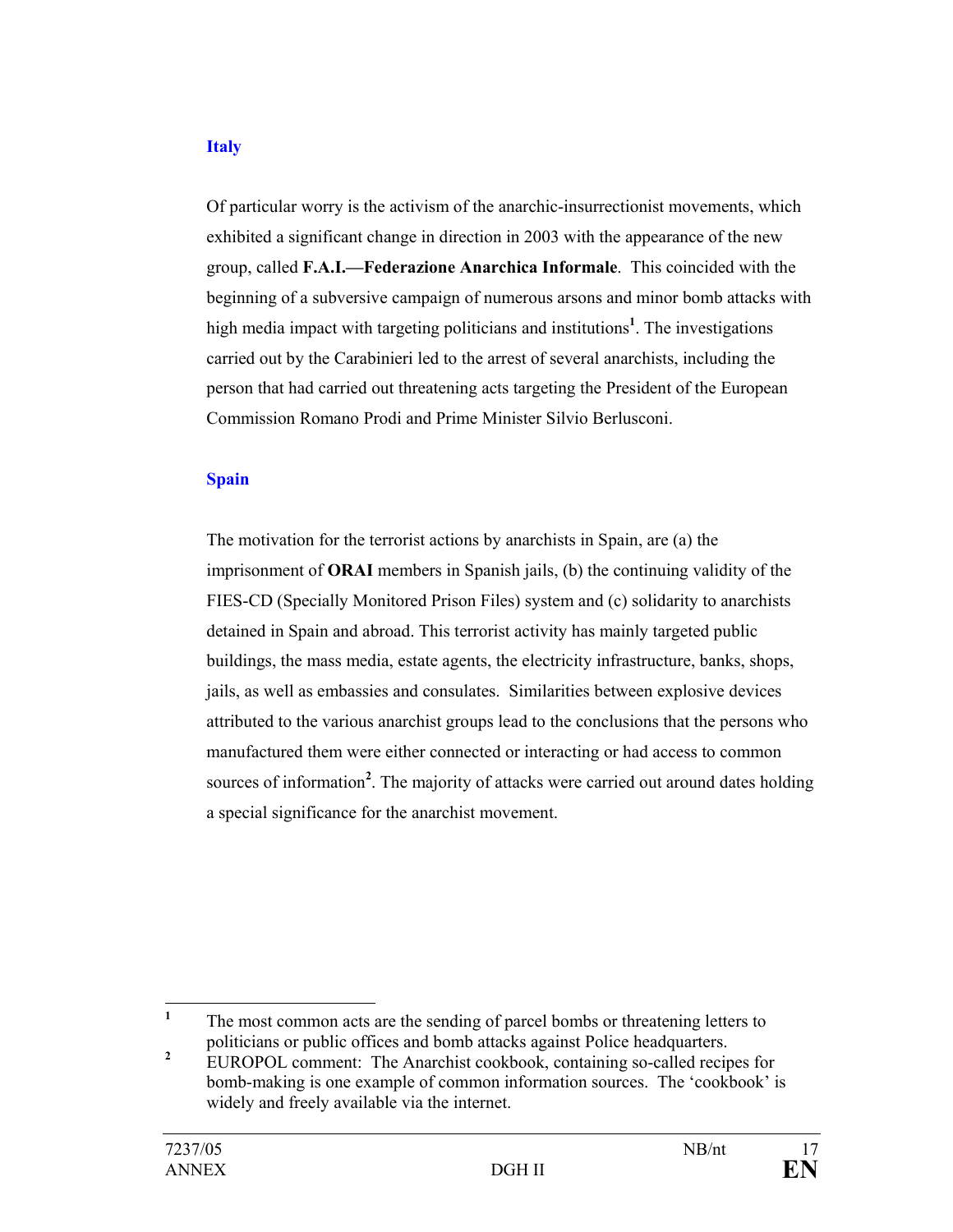The threat posed by anarchist groups has been reduced, as a result of police operations, which led to the dismantling of three anarchist cells that had been responsible for the vast majority of terrorist actions perpetrated in Spain in the past years. However, given that the circumstances motivating this type of attack are still present, it can be predicted that such actions will continue in the future.

The areas most prone to the activities of new violent anarchist-insurrectionist groups or cells are still the provinces of Madrid, Barcelona, Valencia and Burgos.

#### **3.3 CRIMES IN FURTHERANCE OF ANIMAL RIGHTS - ECO TERRORISM**

## **Hungary**

The number of crimes committed in furtherance of animal rights is very low in Hungary. The cases are isolated and there is no organized group of perpetrators.

## **Italy**

The subversive climate in Italy may also have motivated the anarchic-environmentalist groups that carried out attacks and acts of sabotage against telephone repeaters and electricity pylons in the name of the well-known anarchist-environmentalist currently detained in Switzerland.

## **3.4 BIO TERRORISM**

## **Belgium**

On 20<sup>th</sup> July 2004, eight suspicious letters arrived at several official locations in Brussels: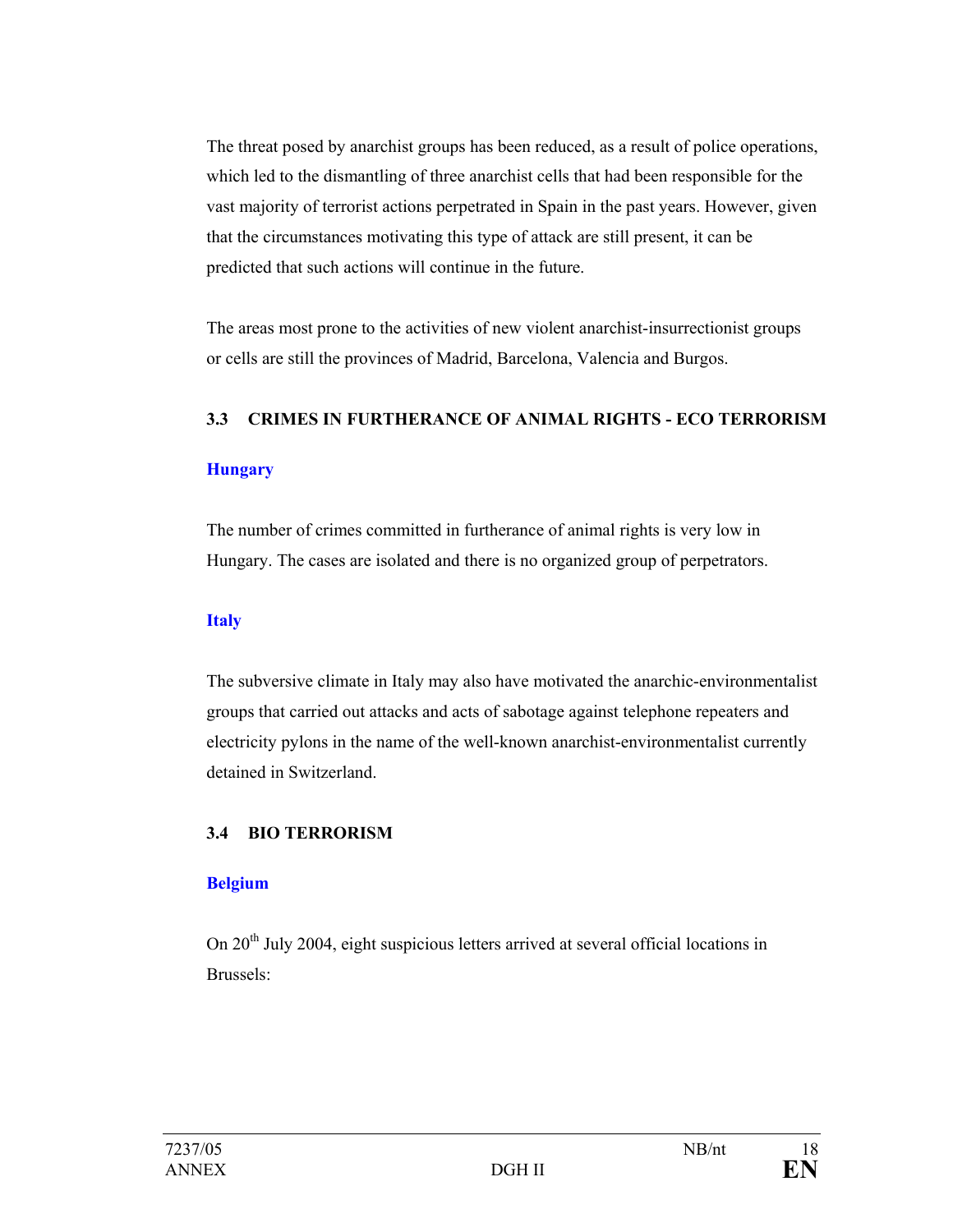The letters contained an ochre-coloured chemical substance that caused eye-itching and breathing problems. Preliminary tests have shown that this substance was adamsite (phenarsasine).Some of the envelopes contained a threat letter written in (very poor) English, demanding that two recently convicted Islamic extremists are released within that month.

#### **3.5 CYBER TERRORISM**

No case of cyber terrorism has been reported by the Member States.

#### **3.6 LEFT-WING extremism**

#### **France**

In France, extreme left violence became marginal from 1987 on. In 2004, 6 actions recorded to day confirm this tendency, except that these demonstrations of violence are henceforth more acts of hostility than real initiatives of terrorist inspiration. After 17 years of confinement, the release, for health reasons, of a member of the dismantled terrorist organization "**Direct Action**", had no incidence beyond its relational circle.

## **Germany**

On 28th September 2004, a German Regional Court sentenced a former **Red Army Faction** member to a total prison term of 12 years for being an accessory to attempt of murder in 32 cases and intentional detonation of explosive.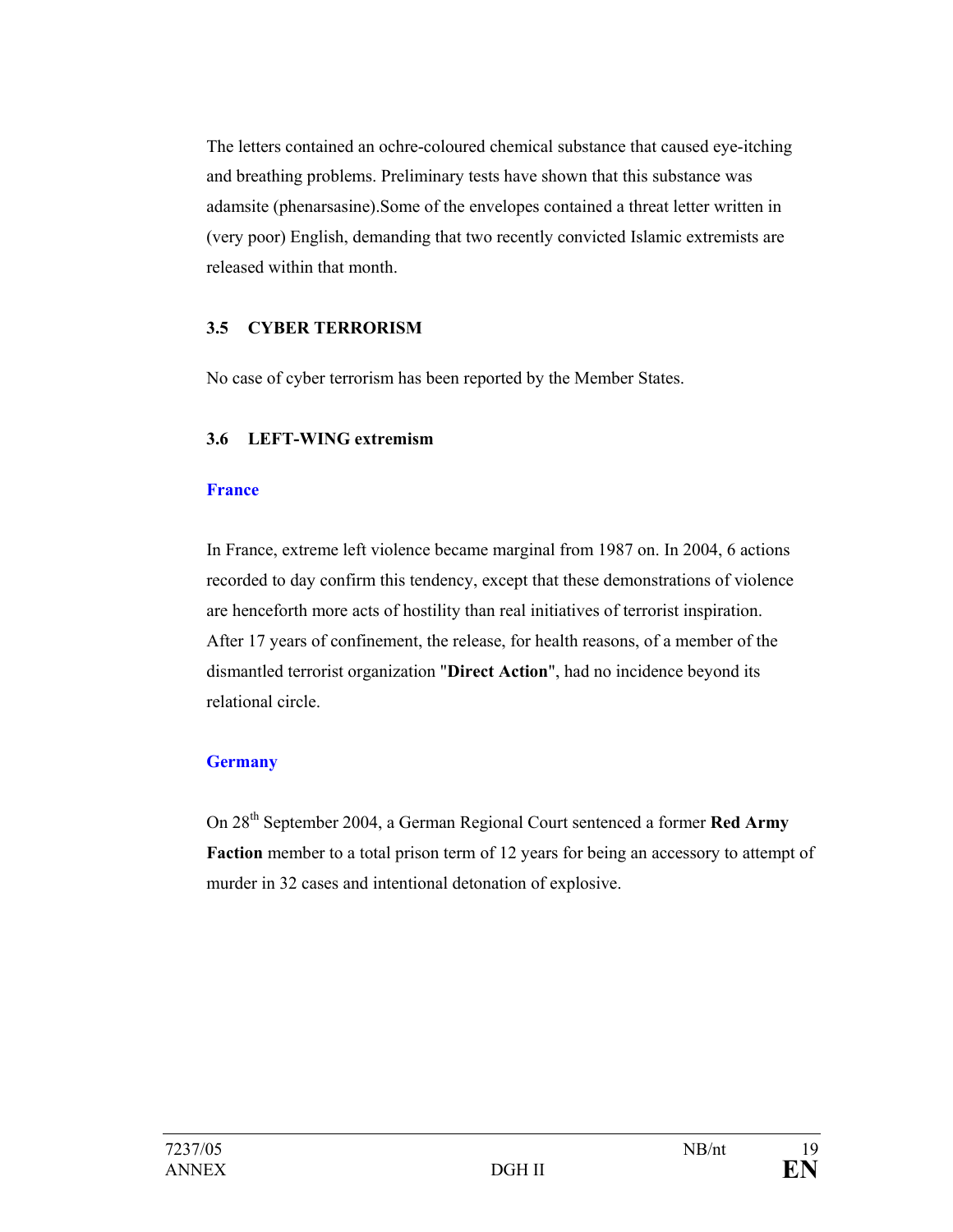## "Militante Gruppe (MG)"

To date, 23 attacks have been attributed to the so called "**Militante Gruppe (MG**)". The most recent arson attacks in Berlin were all motivated by the fundamental topic of "social policy" reforms within Germany and need to be seen as part of the campaign by **MG** against the present cuts in social services.

The modus operandi of this group appears to favour arson attacks, and it cannot be discounted that property-oriented attacks on institutions of symbolic value will continue.

## **Greece**

In spite of a small number of low scale attacks, terrorism in Greece has significantly decreased in direct relation with the disruption of the two most potent terrorist organisations. It must be pointed out that there was absolutely no terrorist activity, during and after the Olympic Games (June to September 2004).

## 'Revolutionary Organization 17 November' (E.O. 17N)

In the summer of 2002, the police arrested 21 members or individuals linked to the **'Revolutionary Organization 17 November'** and recovered the organization's arsenal. The trial of these individuals for their involvement in the organization was completed on  $17<sup>th</sup>$  December 2003; 15 members of the organization received either or long-term sentences, while 4 of its members were found innocent. The organization is now considered as being dismantled.

## 'Revolutionary People's Struggle' (ELA)

The trial of leading figures from the terrorist organization '**Revolutionary People's Struggle' (ELA)** resulted in the conviction and subsequent sentencing of four suspects. The organization has been inactive since 1995.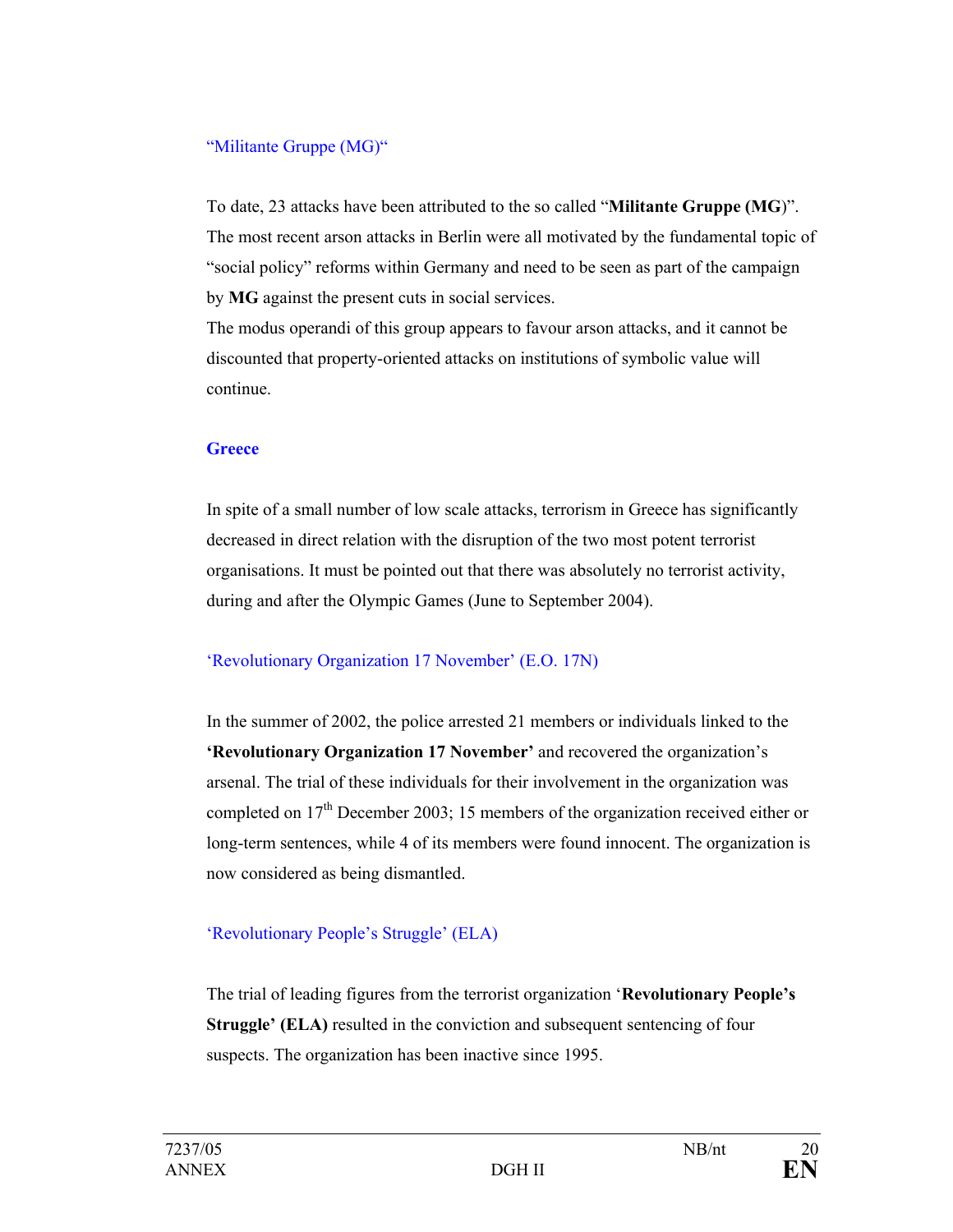A small number of Terrorist incidents occurred during the period under review in this document

#### **Italy**

Recent operations aimed at striking a hard blow against the **Red Brigades-PCC** are underway. The investigations that followed the arrest of an individual identified a group which was dismantled in the autumn of 2003 with the arrest of 10 militants and the localization of two hideouts of the organization.

Further, Marxist terrorist groups such as the **Cellule di Offensive Rivoluzionaria**, the **Nuclei Comunisti Rivoluzionari--per il partito**, continue their activity with lowprofile attacks. Other groups, such as the **CARC (Comitati di Appoggio alla Resistenza per il Comunismo)**, although not directly responsible for criminal acts, follow a subversive ideology.

#### **Spain**

The murder of an officer of a Cuerpo Nacional de Policía in Madrid, immediately following the arrest in France of one of the organization's leaders demonstrates that this organization is not afraid to employ violent action. Further violent acts cannot be ruled out.

It is very probable that the **GRAPO** may concentrate future actions around their main objective, i.e. to obtain financial resources.

However, possibility exists that **GRAPO** will also carry out actions against the Spanish state's financial infrastructure, faithful to the anti-establishment line set by the political party behind the terrorist organization, the PCE.

There have been no incidents in the period between  $1<sup>st</sup>$  September 2003 and  $1<sup>st</sup>$ September 2004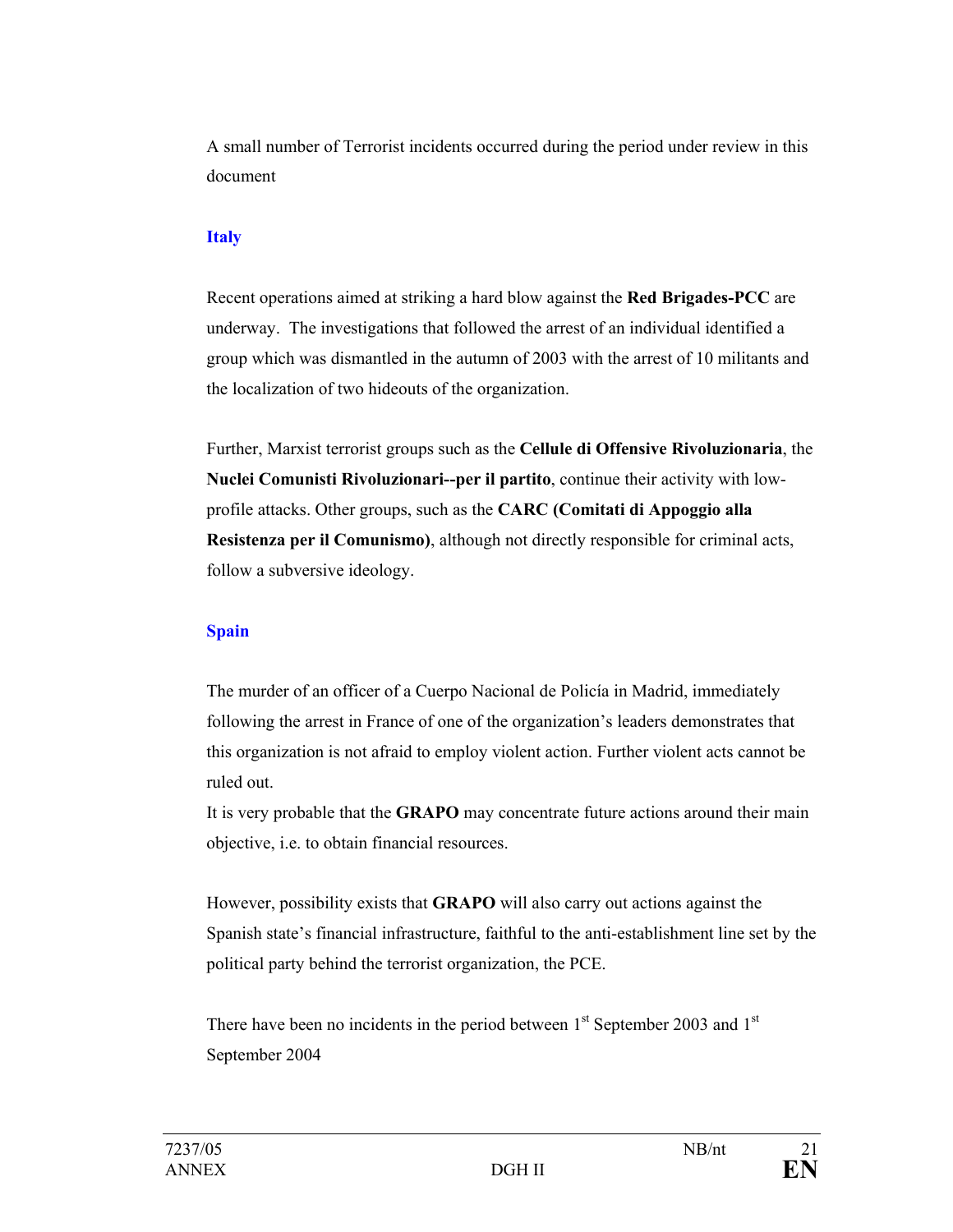#### **Sweden**

The rate of political manifestations within the autonomous movement has decreased during the last year. At the same time the rate of reported anti-fascist criminality committed by members in the autonomous movement has increased. The number of reported crimes committed by anti-fascist activists has increased steadily since 1998. After the violent anti-globalisation riots during the European Union Gothenburg summit of June 2001, the autonomous movement in Sweden has had difficulties to mobilise en masse. On a local level, however, the threat from anti-fascist groups has remained steady during the period under review.

## **3.7 RIGHT-WING TERRORISM**

In spite of a number of racist and anti Semitic actions in Member States linked to a number of active neo-Nazi groups, no acts of right-wing terrorism or activities of right-wing terrorist organisations have been reported by Member States. The reported racist and anti Semitic attacks may be connected with the current situation in Palestine.

#### **Sweden**

The number of reported crimes committed by White Power supporters has slightly increased in the last years. The White Power organisations continue to be generally more active and more visible. A general trend of less conflict and more co-operation and co-ordination between different groups has been observed. The amounts of propaganda spread by these organisations also continue to increase.

A general and very clear trend as far as extremist groups are concerned, is the increasing number of violent confrontations between extreme left and extreme right groups and activists.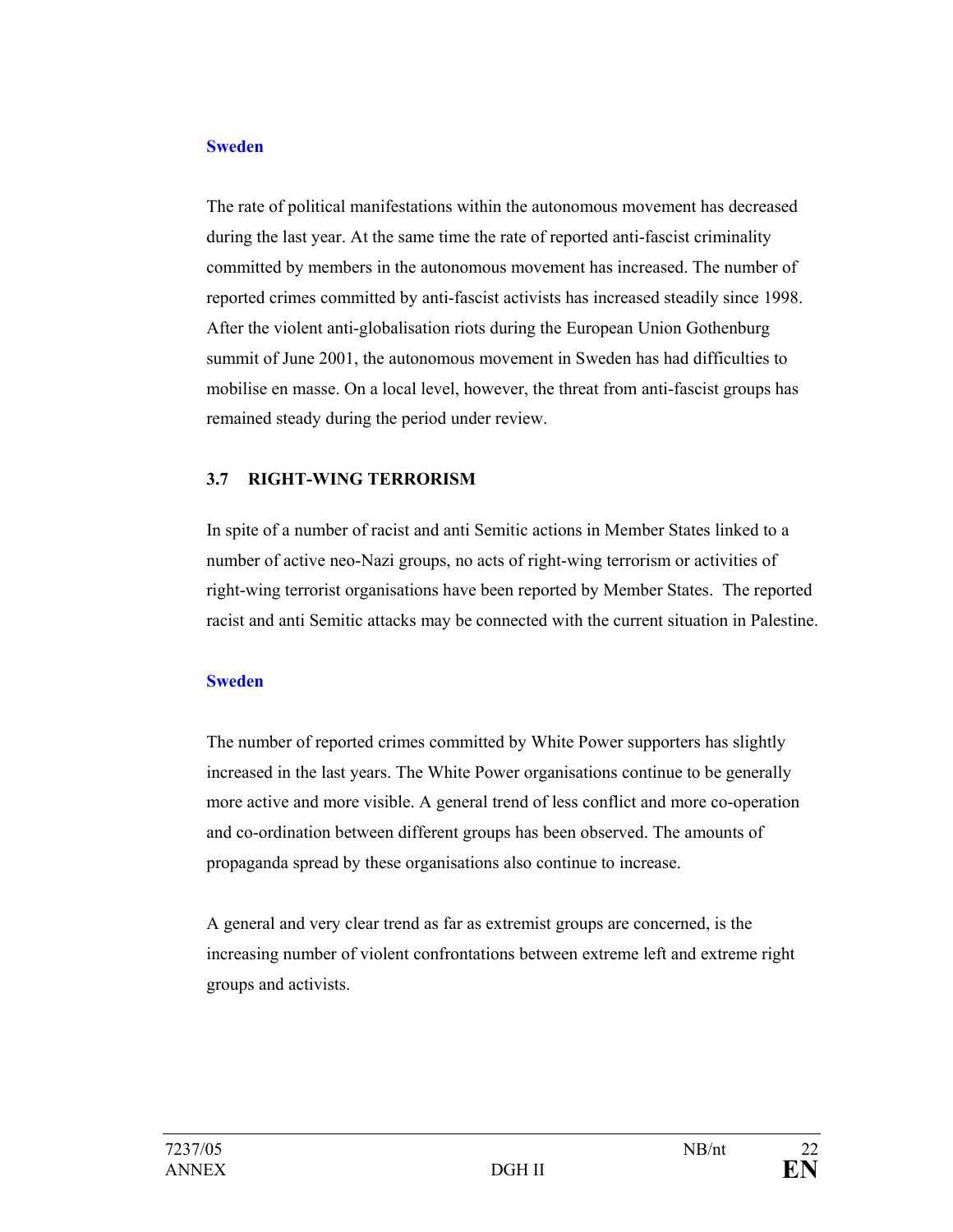## **4. INTERNATIONAL TERRORISM**

While the scope of international terrorist which could impact on the European Union is very wide, no mention was made in the contributions received of terrorist movements in Latin America or in Asia and Africa.

Due to the terrorist acts in Madrid in March 2004, and the sheer number of Islamic cells dismantled throughout Europe (some of which were actively preparing attacks), the focus of the threat from international terrorism is still concentrated on Islamic groups affiliated to or inspired by **al-Qaeda**. These groups are active in the European Union, which can still be considered as a potential target, a recruiting ground and a logistical base.

## **4.1 FUNDAMENTALIST JIHADIST TERRORISM**

Anti Western terrorism inspired by **al-Qaeda** and its affiliates or followers has now spread to Iraq, even though some groups fighting the Coalition forces in Iraq appear not to have a religious motivation, so Iraq has been included in this section as a separate subject. In former Te-Sat reports Iraq was covered under the heading of the Middle East.

The threat from **al-Qaeda** and its affiliates and followers appears to be the main concern for the security of the European-Union. However the assessment of the threat level varies depending on the Member States, some of which still consider that they are under no direct threat but could witness attacks on their territory against foreign targets such as US or Jewish interests.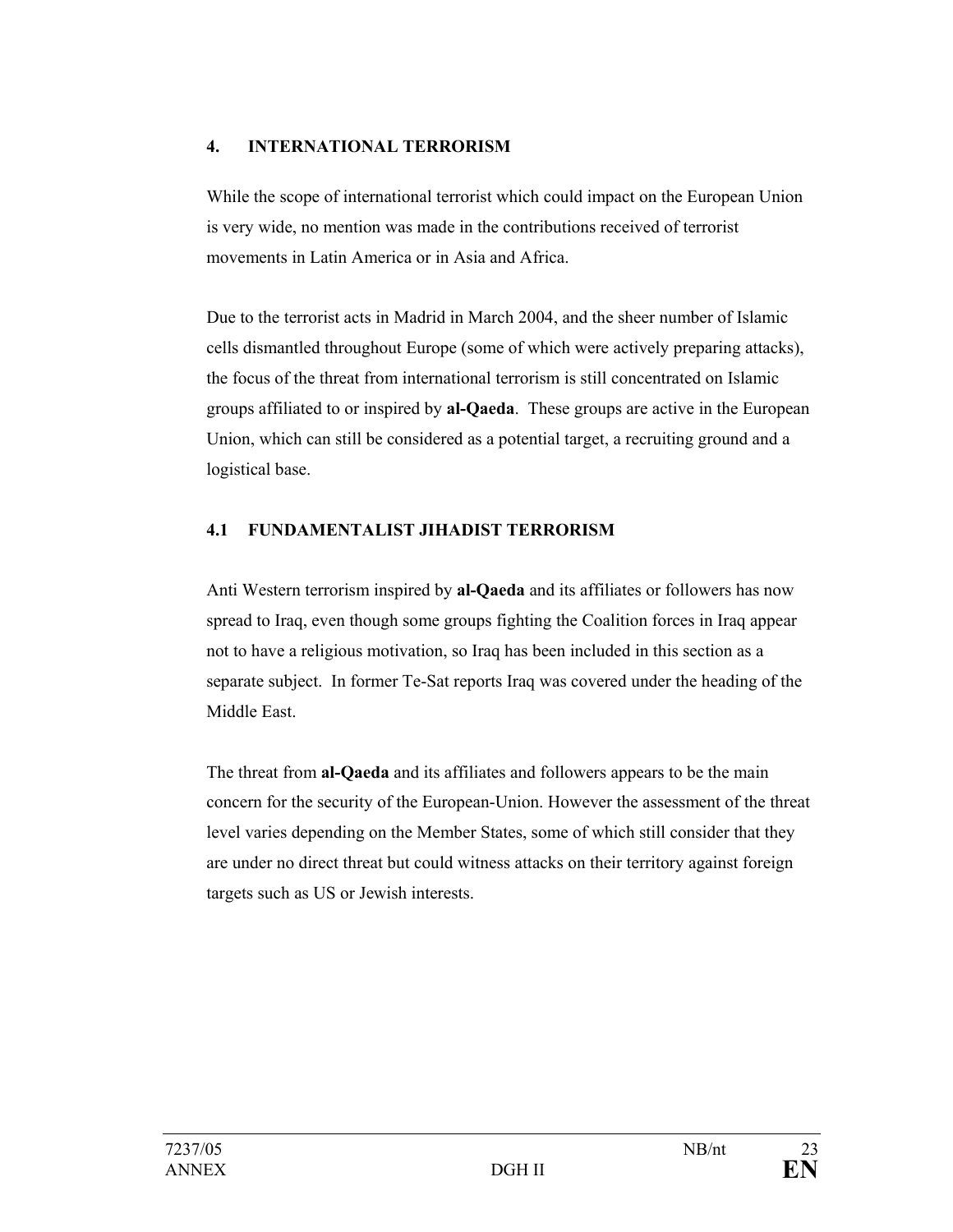#### **Austria**

Ethnic differentiation within the Islamic extremist scene is fading out and that a small minority of Muslims of the second and third generation are now following Salafi ideology. These individuals have access to propaganda material praising the Jihad and they have developed contacts abroad. Furthermore, some of them appear to be acting clandestinely, thus it is not impossible that individuals belonging to this sphere would be recruited for terrorist activities. However, investigations did not reveal concrete information on a possible network in Austria or on the potential support of the terrorist resistance in Iraq from within the Austrian Territory.

Within the Bosnian community different groups supporting a neo-fundamentalist interpretation of Wahhabism were identified in Austria: Vienna, Linz and Graz.

During the period covered by this document, an increase of activities both in Austria and abroad was noted. Intensification of Dawa activities among the Muslim population, some conversion attempts to fundamentalist Islam as well as the propagation of the Sharia law was reported. The main activities were consisting in holding religious courses and religious contests which were mainly conceived for young adults. Additionally, some occasional lectures were held by prominent international representatives of the Bosnian Islamic community. Austria seems to become a centre for Bosnian youth organisations. However, there is no evidence that the security of any Austrian or European interests are under any threat.

Figures relating to illegal immigration from the Russian Federation show that in the first eight months of this year about 3.800 people entered Austria illegally and applied for Asylum. While the figures for 2003 were 6800 persons. The vast majority of them, about 80% belong to the Chechen ethnic group. Among the Chechens a few sympathisers of groups close to Shamil Basayev, as well as some followers of the former Chechen president Aslan Mashadov could be identified.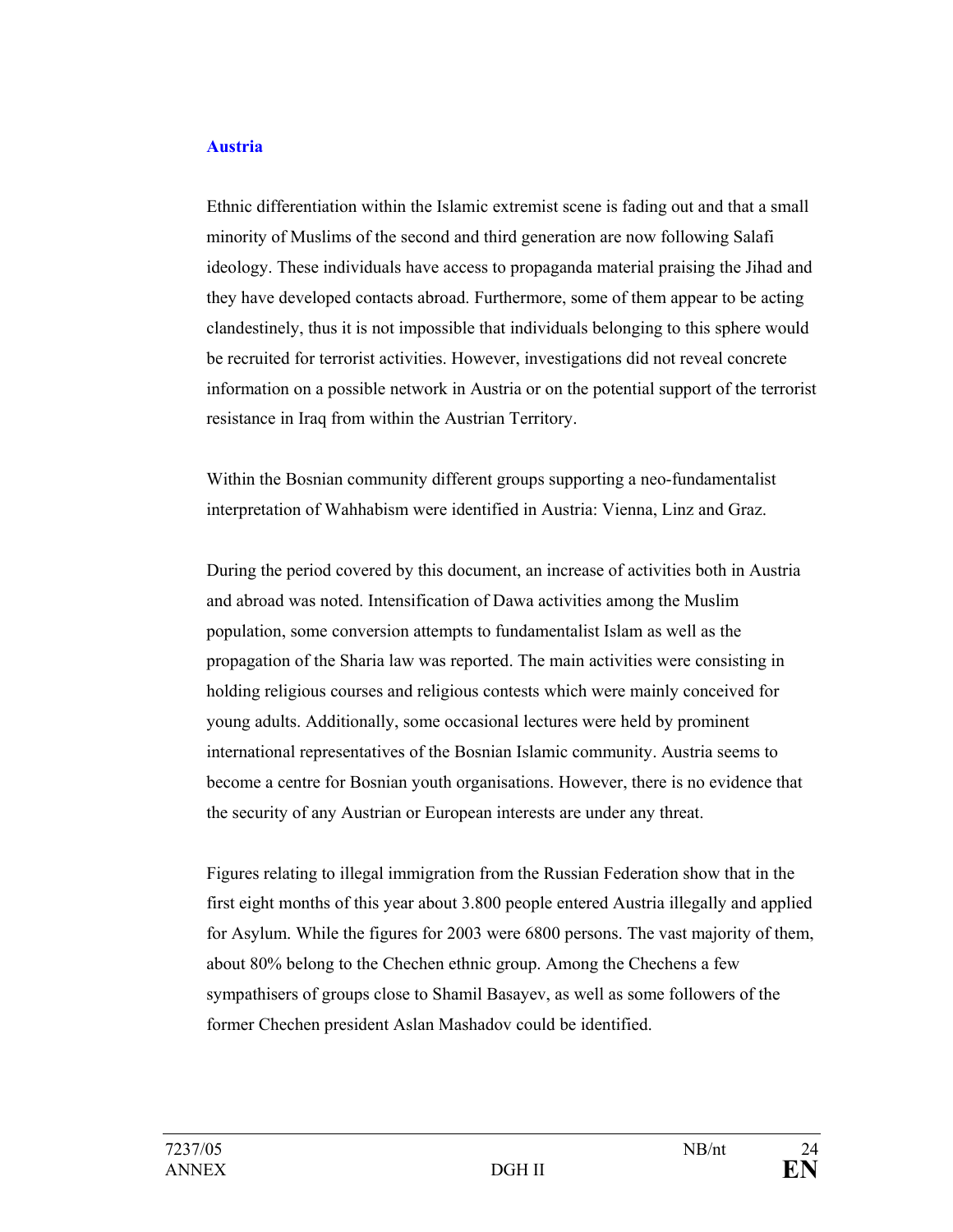Mashadow orchestrated the Guerrilla war in Chechnya in 1994 and is among the most influential decision maker of the Chechen resistance. Aslan Mashadov maintains contacts within Europe and, he is presumably building up a network of Chechen Organisations within the European Union with the help of his former government members. There is a risk that a Chechen structures reinforced by extremists potentially living in Austria develops and would support the resistance in Chechnya.

A Chechen suspected of kidnapping, membership of criminal band as well as illegal possession of arms and explosives was extradited to Russia beginning of 2004

Some individuals and one organisation with connections to Austria were mentioned in the EU decree issued in application of the UN Security Council resolution 1267 and in the list attached to it. The verifications which followed did not result in any freezing of assets. The investigations carried did not reveal any further information on financing of terrorism via the individuals or the organisation named. Most of the references were outdated or no assets in connection to them were found in Austria.

Within the reporting period, several cases of suspected financing of terrorism based on suspicions reported by banks or, on requests, by foreign security services, were investigated. Eventually, no accounts have been blocked nor any money being transferred been frozen as the original suspicions could not be substantiated and confirmed.

The investigations on the suspicions of financing of terrorism were difficult to carry out in particular with regard to the international lists and the EU list. The various reasons for this difficulty range from the lack of personal data and the absence of background information to the names and individuals on the list. In many cases it is not possible to recognise on which country's request a specific individual or organisation was put on the list or what ground the suspicions for terrorism were based on.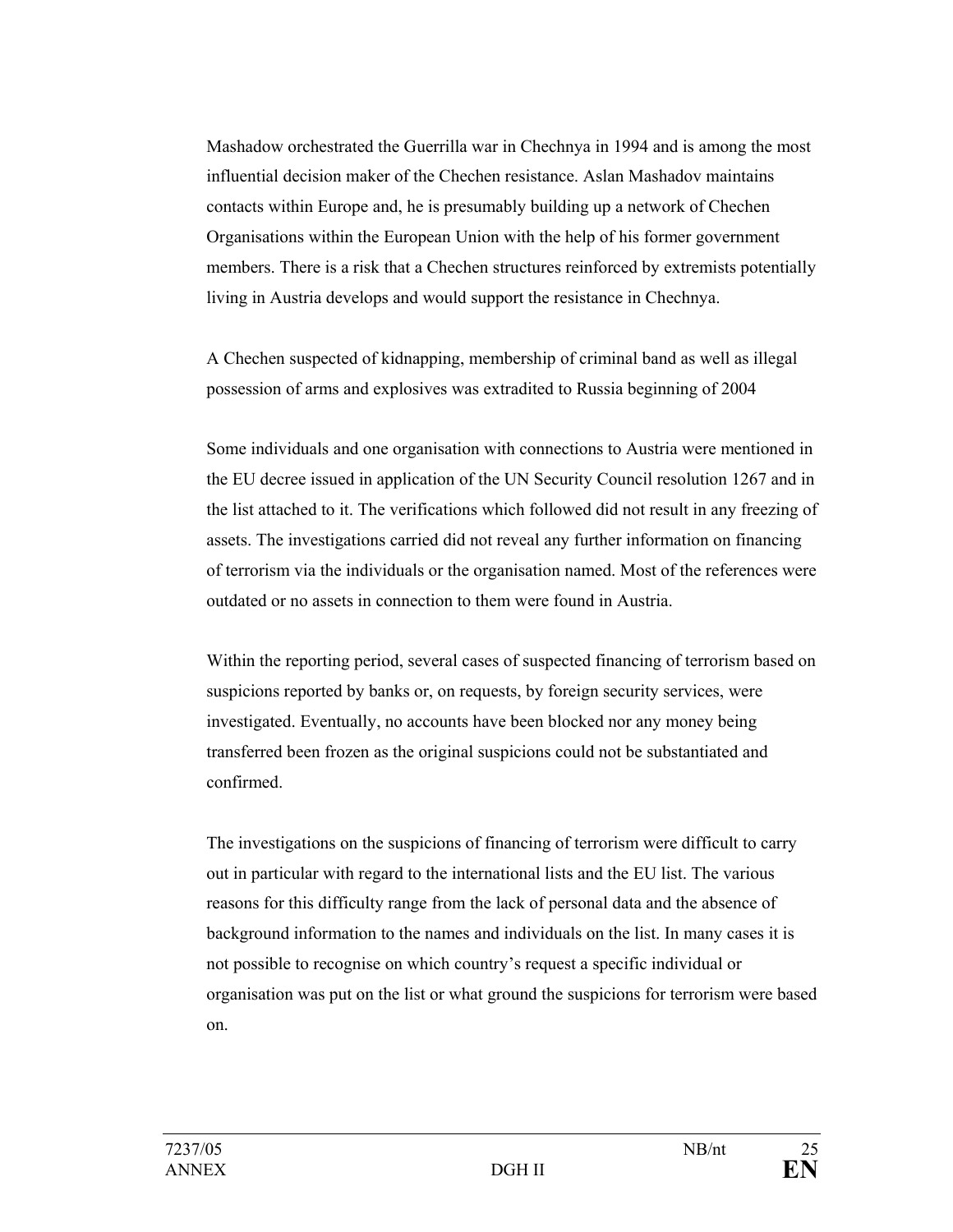#### **Belgium**

A sentence was issued on  $30<sup>th</sup>$  September 2003 regarding the false documents trafficking among fundamentalist circles, the recruiting of fighters and the plotting for an attack, and both the prosecution and nine of the accused appealed against this sentence.

On  $9<sup>th</sup>$  June 2004, the Court of Appeal issued the following sentence:

Two Belgium nationals have been arrested abroad for suspected connexions to terrorist attacks. The first one in Turkey where the Turkish authorities suspect him of having had close connections with the authors of the November 2003 Istanbul attacks and of being involved in the preparation of this attack. The second in the Netherlands, is suspected of having been involved in the preparation of the Casablanca attacks and is considered by the Moroccan authorities as being one of the financers of the **Moroccan Islamic Fighting Group (GICM)**. He was extradited and imprisoned in Belgium.

A number of operations have been conducted following the discovery of a Moroccan Islamist network mainly established in the area of Maaseik with connections in Brussels. The investigation aims at proving that this network is tasked with facilitating the passage of individuals who receive training in **al-Qaeda's** camps in Afghanistan to Europe. Moreover, this logistic support network is suspected of having provided support to individuals linked to the **GICM**.

In June 2004, house searches were conducted after the Italian authorities provided information regarding the presence in Belgium of individuals with links to the Madrid attacks. Four suspects were charged with participation to activities in preparation to the attacks.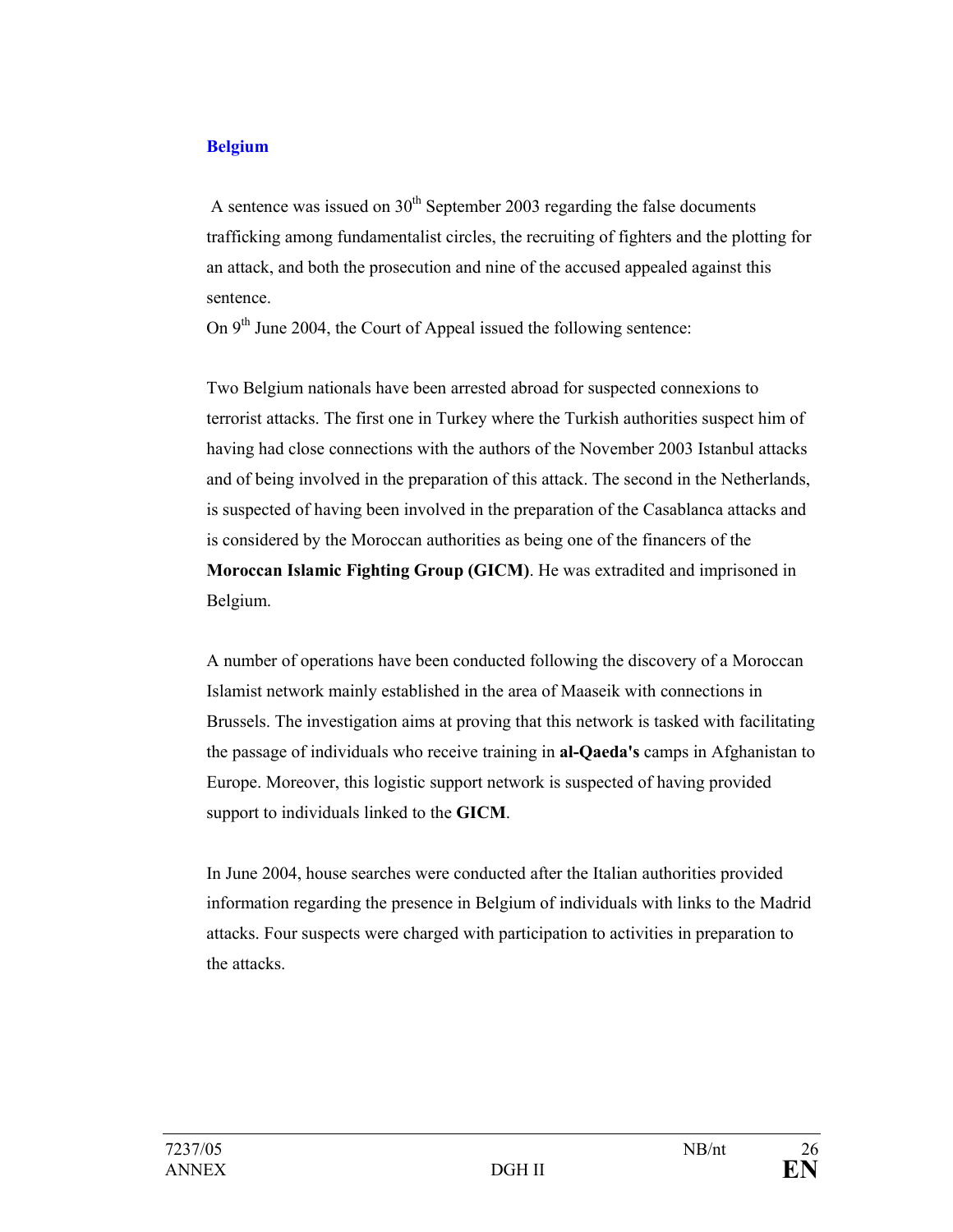In July 2004, a suspect arrested in Brussels was charged with participating in a terrorist organisation, conspiracy and forgery, and was the object of an international arrest warrant issued by the Moroccan authorities. He is believed of playing a key role within the fundamentalist circles in Belgium in connection to the **GICM**. He is suspected of being involved in the Casablanca and Madrid attacks.

## **Cyprus**

Cyprus is not considered as a high risk country and it does not encounter any specific problems related to terrorism. However, due to Cyprus' geographical location in the fragile Eastern Mediterranean Region, surrounded by Middle Eastern Countries, Cyprus in turn has several times in the past been victimized by a number of terrorist attacks in its own territory.

In 2004 no terrorist incident has occurred in Cyprus. Nevertheless, from time to time competent services receive information about possible imminent terrorist attacks in Cyprus or about terrorists travelling to Cyprus or other related matters. Until now, none of them have been proved.

## **Denmark**

Due to Danish participation in the Western campaign against terrorism – most notably in Afghanistan and Iraq – Denmark and Danish interest may face a generally elevated level of threat. On three occasions threats against Denmark related to the Danish presence in Iraq were issued over the Internet. The threats were made by groups called **Abu Bakr al Sidiq Brigade** (once) and **Ansar al-Zawahiri** (twice) respectively and no information as to the more precise nature of the threat was offered.

However it has not been established that terrorist actions directed against targets in Denmark are being planned or organised in Denmark and the threat of terrorist actions in Denmark is thus still considered to be relatively low.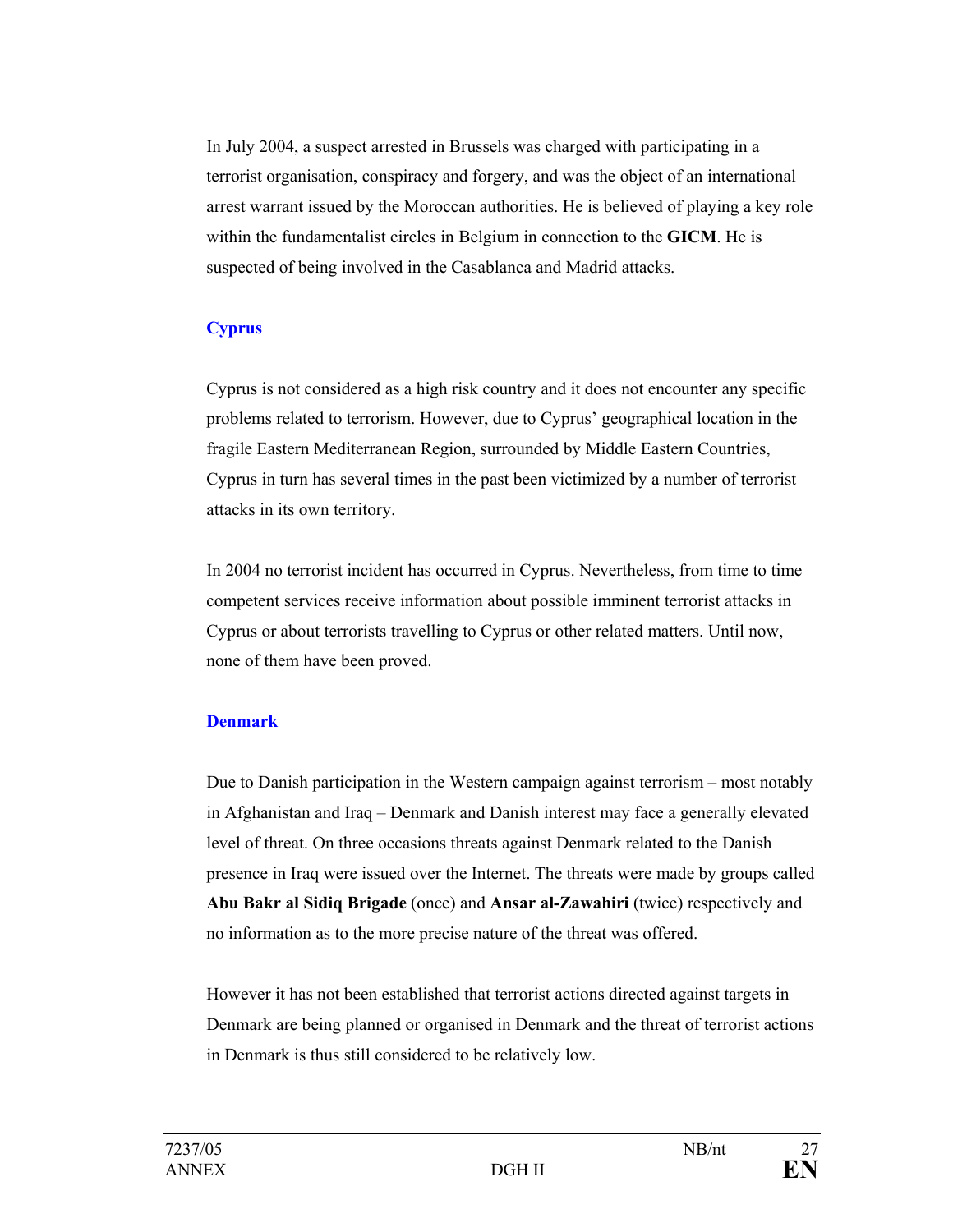Several Islamist fundamentalist groups have more or less active supporters in Denmark and authorities are devoting considerable resources to identify these people and monitor their activities. While the Danish citizen detained in Guantanamo was released and returned to Denmark in February 2004, another Danish citizen of Moroccan descent, who was sentenced to death in Morocco charged with membership of the organisation **Salafia Jihadia** and participation to the terrorist attack in Casablanca in May last year, is still detained in North Africa.

A Swedish citizen of Moroccan descent was arrested during a short visit to Denmark in March 2004 because he was subject to a terrorism related international arrest warrant issued by the Moroccan Authorities. A claim for extradition put forward by Moroccan authorities was examined by the Danish Ministry of Justice and found not to be sufficiently substantiated and the individual was released and returned to Sweden.

#### **Finland**

According to the assessment of the Security Police, Finnish institutions and civilians remain unlikely targets for Islamic or other international terrorism. This is a consequence of the rather low international profile of Finland and its perceived neutrality in third world issues. On the other hand, there is a permanently enhanced threat against embassies and other interests in Finland of e.g. the U.S., the U.K. and Israel. In the future there may also be an increase in the attempts to use Finland as a haven for supporting, financing and planning of terrorist activities taking place abroad. One such attempt was seen in early October, when a well-known Islamist Internet-site supporting the Jihadi activities in Chechnya popped up on a Finnish server. The service provider voluntarily removed the site from the server within a few days.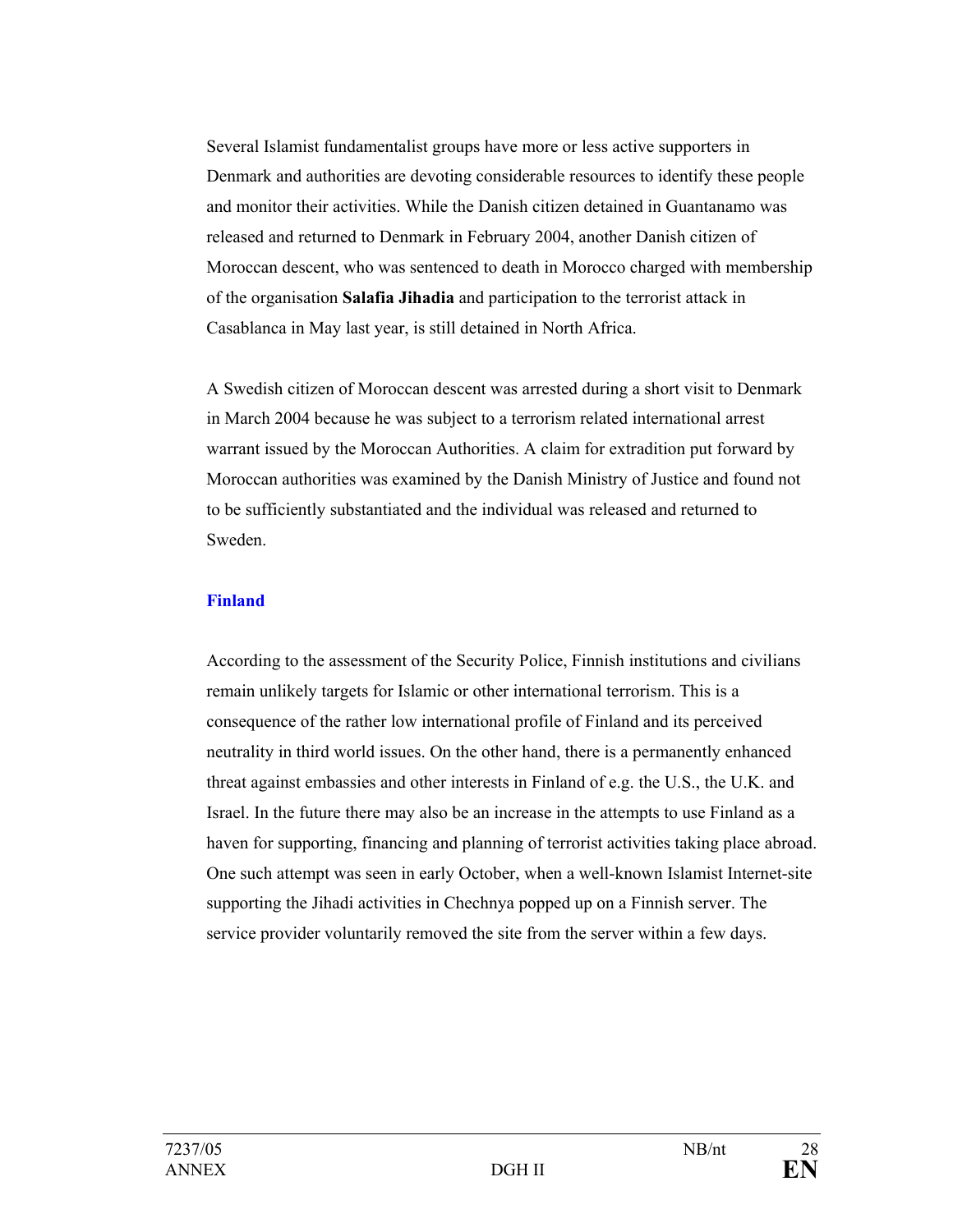The chaos in Iraq, while internationally a major factor underlying the radicalisation of Muslims, has thus far had relatively little impact among Muslims in Finland. This is however not to deny that there are some sympathizers of radical Iraqi networks present in southern Finland.

Furthermore it is obvious that a few dozen persons of radical Islamic persuasion residing in Finland have kept – infrequent - contact with Jihadi networks in other European countries and outside the continent.

At the moment there is no evidence to link Finnish residents to any of the terrorist attacks committed abroad by extreme Islamists, or that the contacts between Finland and other countries have involved terrorist planning.

#### **France**

The international terrorist threat pressing on France still relates to **al-Qaeda** sphere of influence and ideology. While France might appear less exposed than other Member States, it should be reminded that French nationals and interests were struck, directly or indirectly, on eleven occasions since  $11<sup>th</sup>$  September 2001, in the Maghreb, in the Middle East, in South East Asia and finally in Europe (a French national indeed died in the attacks of Madrid) and that a bomb attack was committed in Paris in October against the Indonesian Embassy. This attack was later claimed on the Internet in the name of the group "**Front Islamique Français Armé" (F.I.F.A.)** which threatened France and demanded the liberation of the authors of the 1995 terrorist attacks in France.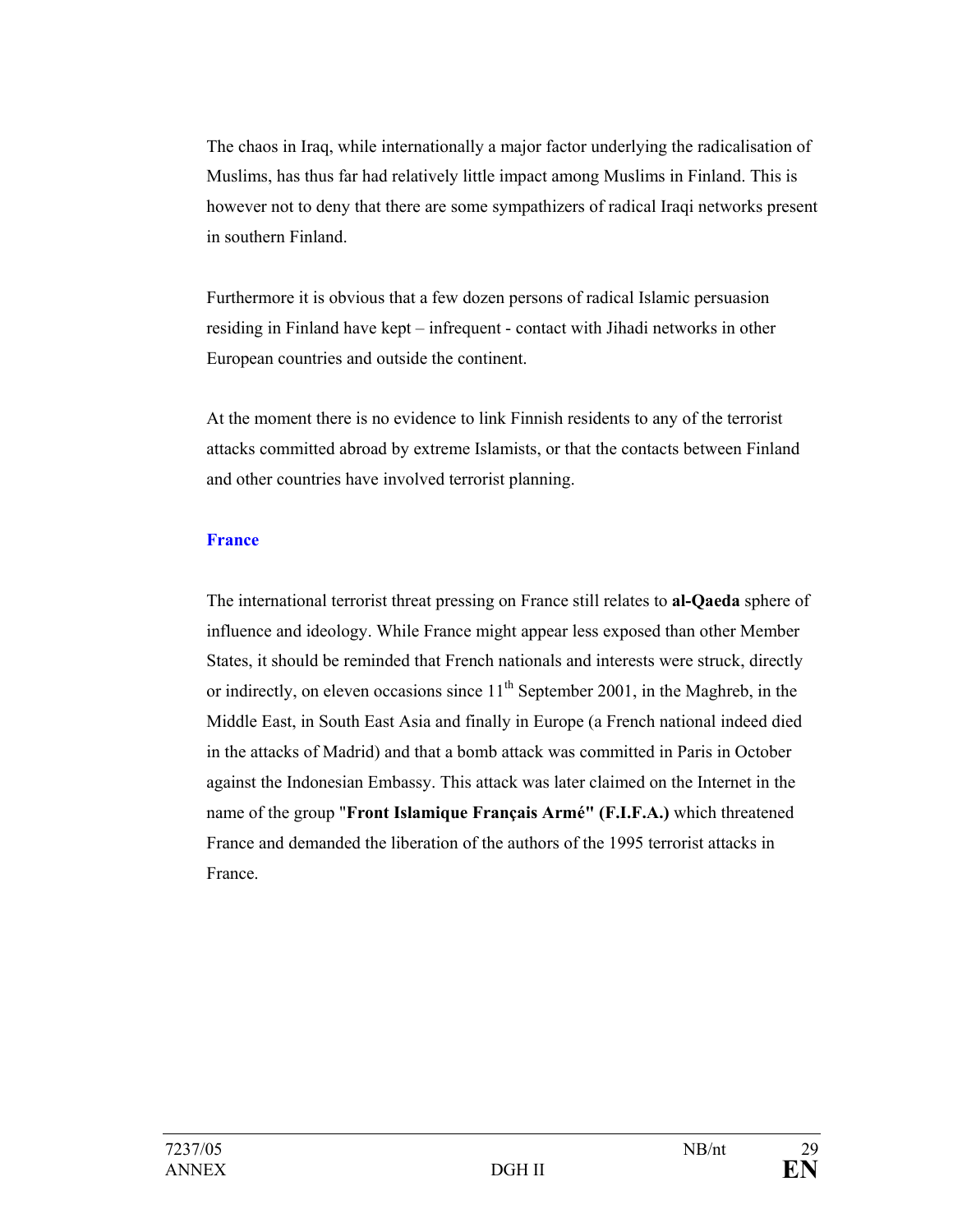French authorities are investigating a number of suspects in connection with individuals arrested in Spain within the framework of the investigations linked to the attacks in Madrid. According to the preliminary results most of these individuals were not previously known for involvement to any radical Islamic circles. In this context, it should be noted that recent information demonstrates a toughening of Moroccan students, stemming from well-to-do families studying in France in sometimes sensitive technical or scientific domains. This profile of well educated Muslim students, who radicalise in Europe, is consistent with that of the terrorists from the Hamburg cell.

The situation in Iraq is a source for concern since several networks of recruitment for volunteers to fight Jihad in Iraq have come to light in Europe. Arab Mujahedin belonging to the Chechen networks in Paris are reportedly studying the possibility of establishing a network of fighters to be routed to Iraq from France via Syria or Saudi Arabia. Partial confirmation was recently received according to which the current responsible for the Arab Mujahedin in Chechnya would try to set up such a network. However, these projects are facing difficulties in finding contact points in Iraq to welcome and use these volunteers. Reportedly candidates are of different nationalities. Tunisians living in Europe appear to be particularly involved in these logistic networks of infiltration via Syria. Interestingly, in Iran, the logistic relay is handled by members of the **Libyan Islamic Fighting Group (GICL).**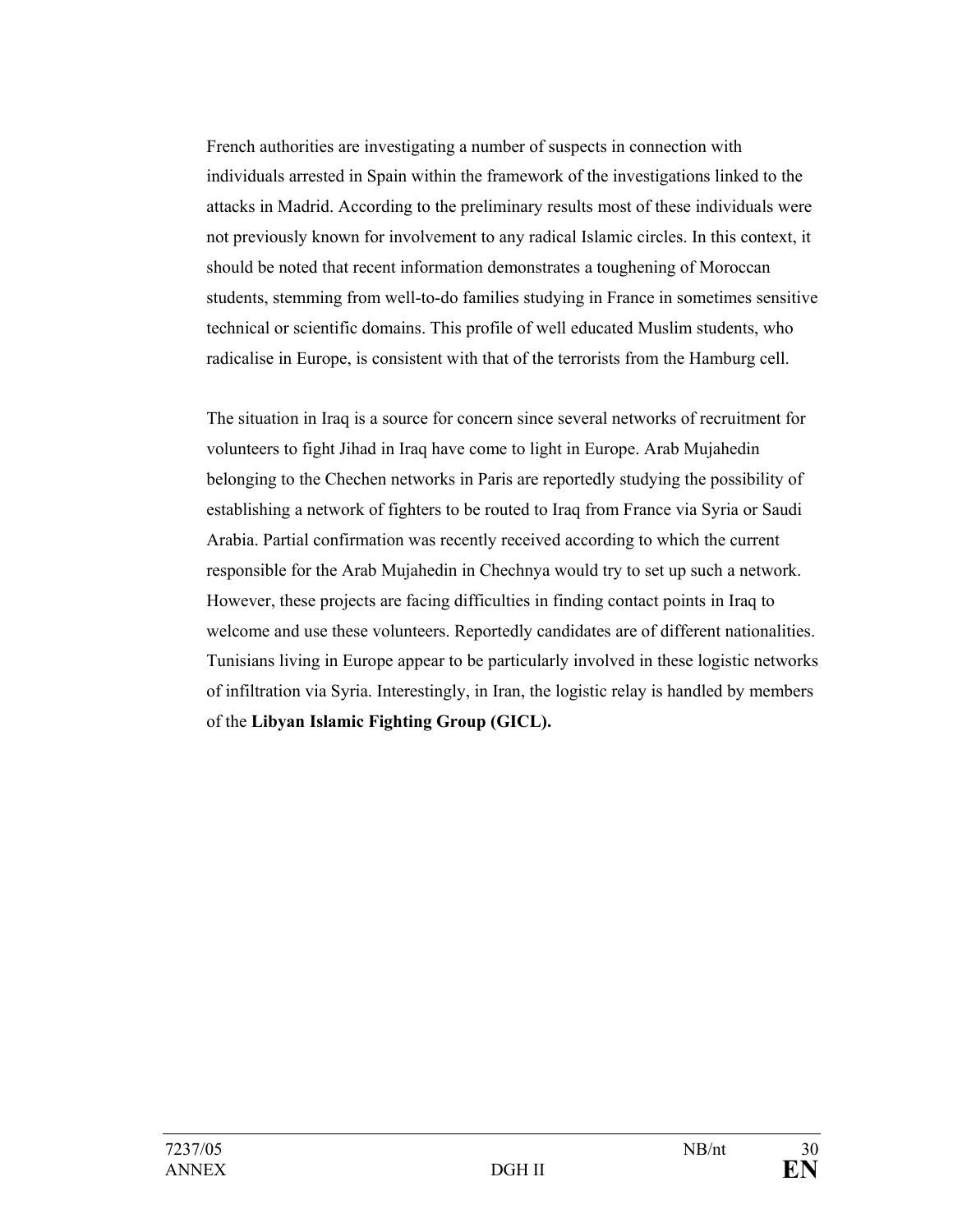If no such network has been uncovered in France yet, a number of French nationals are known to have died in Iraq fighting alongside the insurgents. The risk is that potential veterans could, once back in Europe serve as catalysts for Salafist cells presently active in logistic support networks. As regard to France, the current events are dominated by the kidnapping in Iraq of two French journalists by the "Islamic Army in Iraq" while driving from Baghdad to Nadjaf to report on the confrontations between American forces and "**the Madhi Army**". The "**Islamic Army in Iraq**" terrorist group had already been known through the murder of four security guards of the American company "Blackwater" in March in Fallujah; act which had been followed by the lynching of two of the victims by a hysteric crowd. The "**Islamic Army in Iraq**" is also known to have detained as hostage for several weeks the Iranian consul posted in Kerbala.

Terrorist activity in France involving individuals of Pakistani origin or connected to the situation in the Kashmir attention has also recently emerged from the investigations relating to the so called "shoe bomber". Furthermore, a French national arrested in 2003 and involved in a project of attack in Australia, had also stayed in a **Lashkar-e-Tayyiba** camp in camp in Pakistan.

Since 1<sup>st</sup> January 2004, 85 individuals were arrested, 23 of them were indicted and imprisoned.

#### **Germany**

Germany is no longer considered being only an area of retreat for **al-Qaeda** members or Arab Mujahedin. Indication exists that institutions in particular of US-American, British as well as Jewish/Israeli origin can become targets of terrorist attacks. German citizens were among victims of attacks and hostage takings, perpetrated by terrorist groups outside Germany.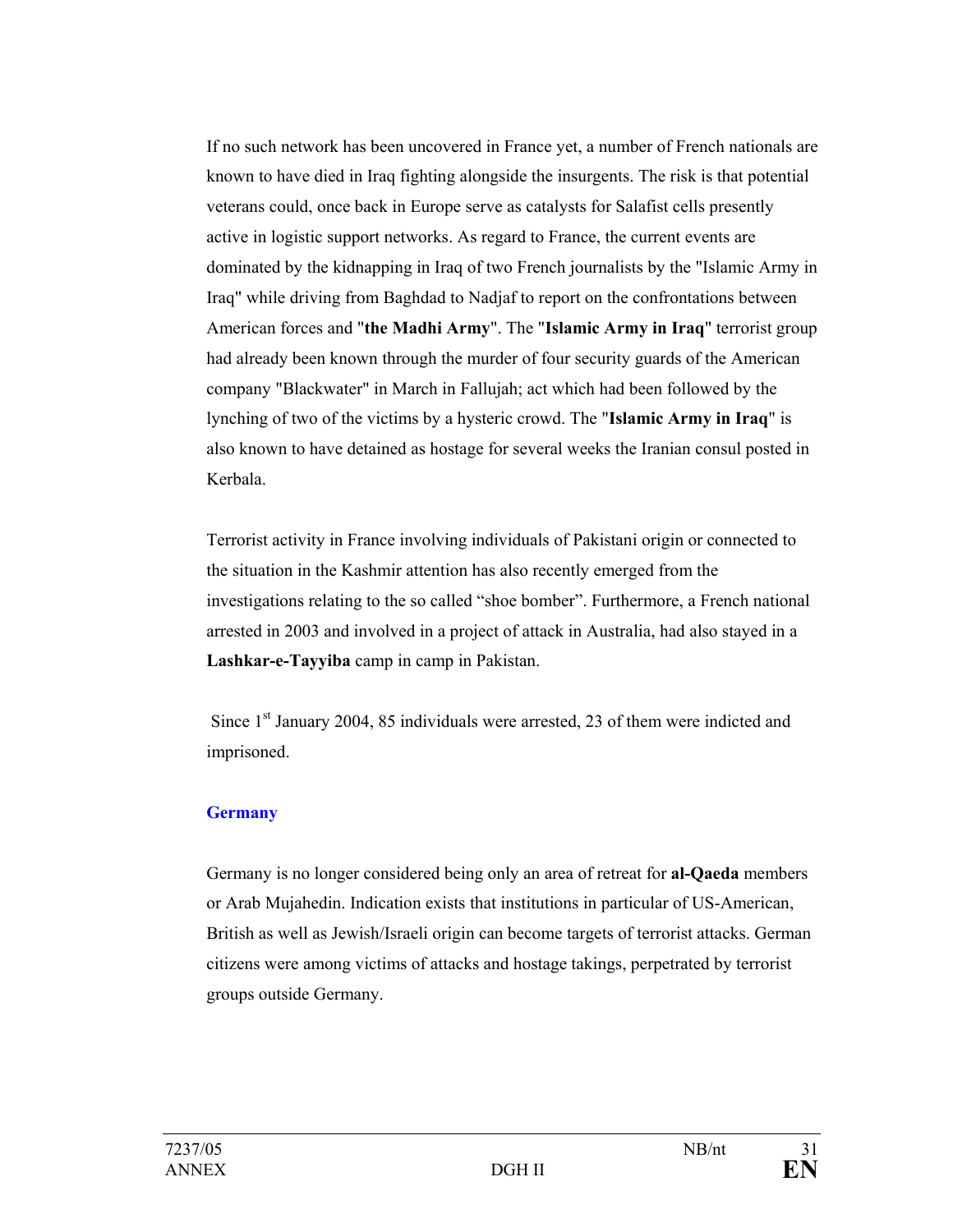On 4th March 2004 Germany's Federal Criminal Court ordered a retrial for the a Moroccan national who was sentenced on  $19<sup>th</sup>$  February 2003 to the maximum possible 15-year jail term for membership in a terrorist organization, 3066 accounts of accessory to murder and 5 accounts of attempted murder and grievous bodily harm.

The defendant was released in April 2004 and currently facing the retrial.

## **Greece**

Currently, Greece does not face any imminent threat from activities by Islamic extremists. To date, there has been no evidence to suggest that Islamic extremists or organized Islamic terrorist cells are present in Greece.

## **Hungary**

Due to its geo-political situation and other favourable features Hungary can be considered to be a suitable environment for terrorist and extremist groups to try to establish an operational or logistical basis.

To date, there is no evidence indicating that there is any terrorist cell present in Hungary linked to an Islamic terrorist organization and capable of carrying out terrorist acts. However, the presence of sympathisers cannot be fully ruled out

There is also no indication of Palestine terrorist activity in Hungary. There is no evidence of radicalisation among the members of the Palestine community living in the country.

The recent threat message of Ayman al-Zawahiri, explicitly mentioning Hungary, has not effected the Hungarian national threat level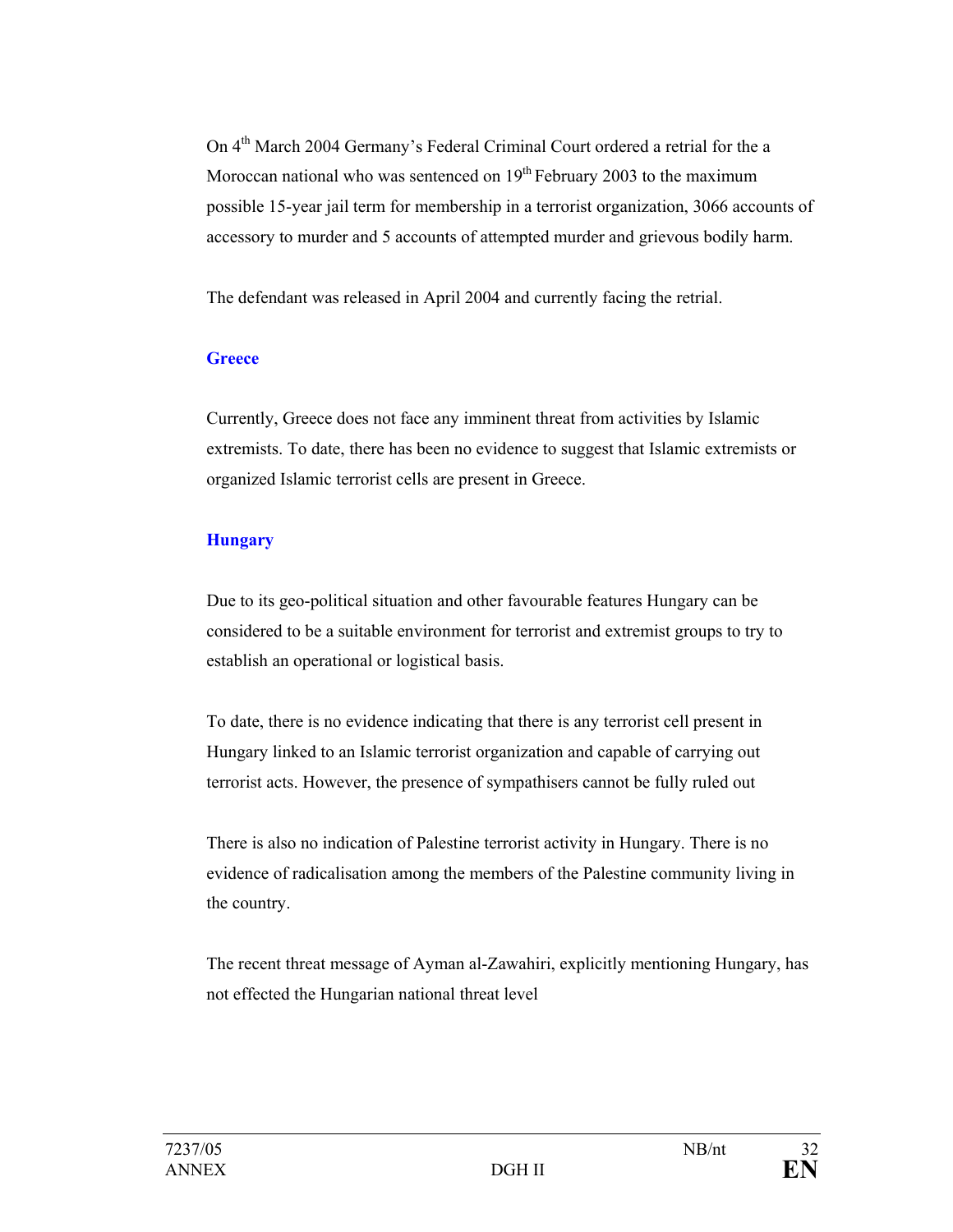During the period of review, Hungarian police have investigated one case under the provision of plotting/preparing terrorist actions and two cases under the provision of threatening to commit a terrorist act.

The case against a suspect of Palestine origin suspected of plotting and preparing and act of terrorism was dropped. The case against a student for threatening to commit a terrorist act will be brought to court. The case against an unknown perpetrator announcing in the name of a group named "**Students for the Liberation of Iraq**" to blow up a train in East Hungary to force the Hungarian Government to withdraw its troops from Iraq is still under investigation.

#### **Ireland**

The domestic situation with regard to Islamic extremism remains largely unchanged. Despite the ongoing conflict in Iraq, the reaction from the bulk of the Islamic community in Ireland remains quite muted. A small minority are actively trying to recruit people for the purpose of taking part in the conflict, so far without success. This situation continues to be monitored closely.

As yet, there is still no evidence of any organised "cell" structure operating in the state in support of Islamic extremism. However, on  $11<sup>th</sup>$  August 2004, an Algerian asylum seeker was arrested and charged under the provisions of the Theft and Fraud Offences Act, for activities concerning the provision of false documentation. This individual had contacts within the wider Islamic community, both at home and abroad and his activities are under active investigation.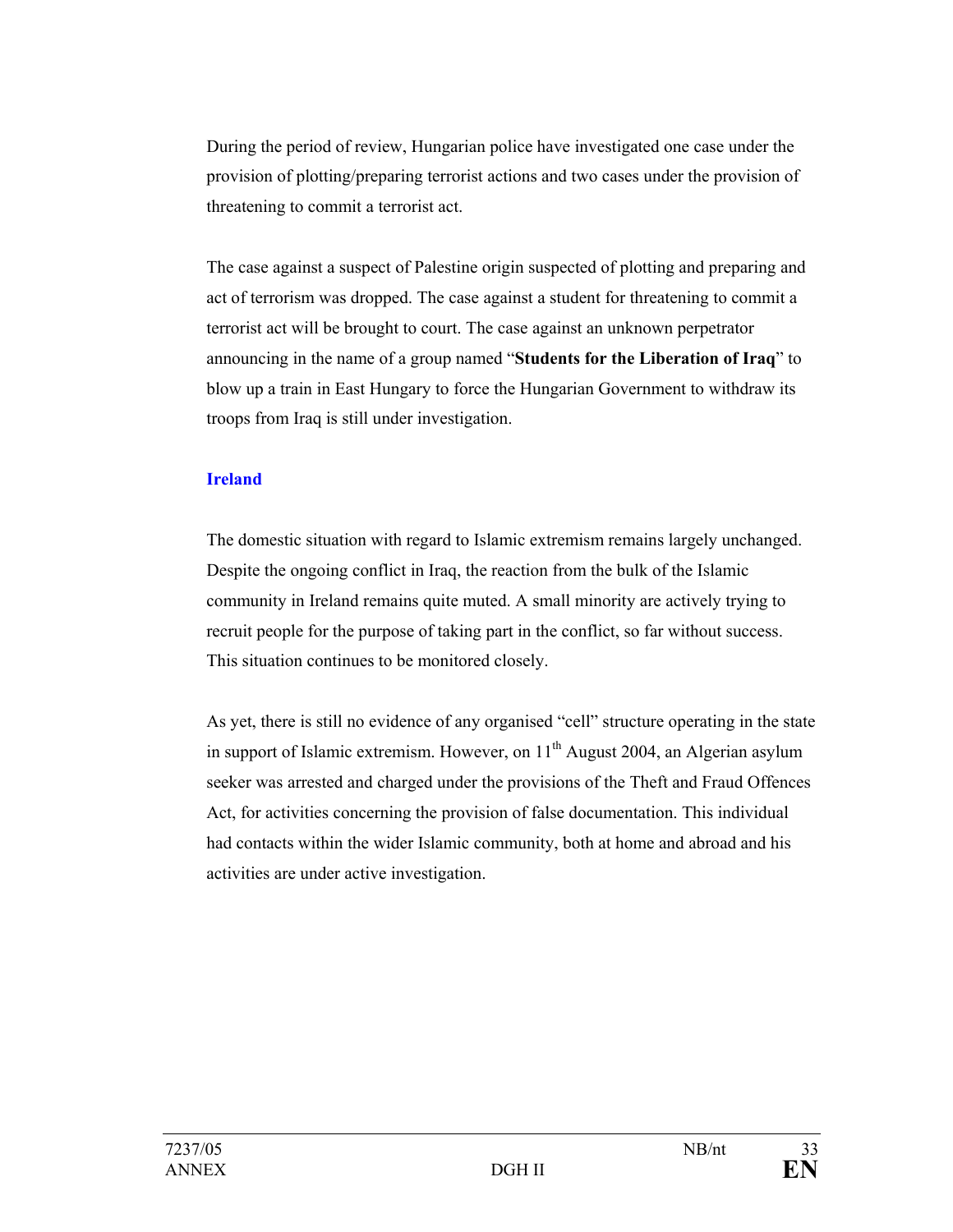#### **Italy**

The most recent investigations carried out in Italy have confirmed the existence of a widespread transnational logistical network which has reorganised the Mujahedin movement, turning it from a constellation of individuals and groups operating without a unified strategy to an international organization which fights the Jihad.

Moreover, the investigations carried out in Milan and Parma in 2003 revealed the existence of an association of Islamic extremists who are particularly active in the recruitment and transfer of Mujahedin from Italy to areas of conflicts such as Afghanistan and Iraq, where the terrorist organization **Ansar Al Islam**, which is linked to **al-Qaeda**, had established training camps. The cell, which had connections in other cities of Northern Italy and in Germany, and which was primarily composed of individuals who had received ideological and military training in the camps in Afghanistan, was also active in providing logistical support, by finding fake identity documents and sending money in support of militant activity.

Lately, there has been a significant increase in the threat posed to Italy by terrorism; the country is nowadays at the centre of a violent media campaign which started with the tape of  $18<sup>th</sup>$  October 2003, attributed to Osama Bin Laden, in which the Saudi sheikh expressly mentioned Italy, claiming 'the right to strike against all the countries who are cooperating in the military operations with the Americans'. In the past year, this message was followed by proclamations and threats by terrorist groups, among which those by the **Brigades Abu Hafs al Masri** who, in their latest message of  $20<sup>th</sup>$ August 2004 confirmed the end of the ceasefire proclaimed by Osama bin Laden, warning that the Mujahedin have 'turned their weapons against Berlusconi's regime' and that 'they will not hesitate to capture any Westerners'.

The media campaign aiming at forcing Italy to withdraw its troops from Iraq appears to be the force behind various terrorist fatal attacks against Italian targets in Iraq.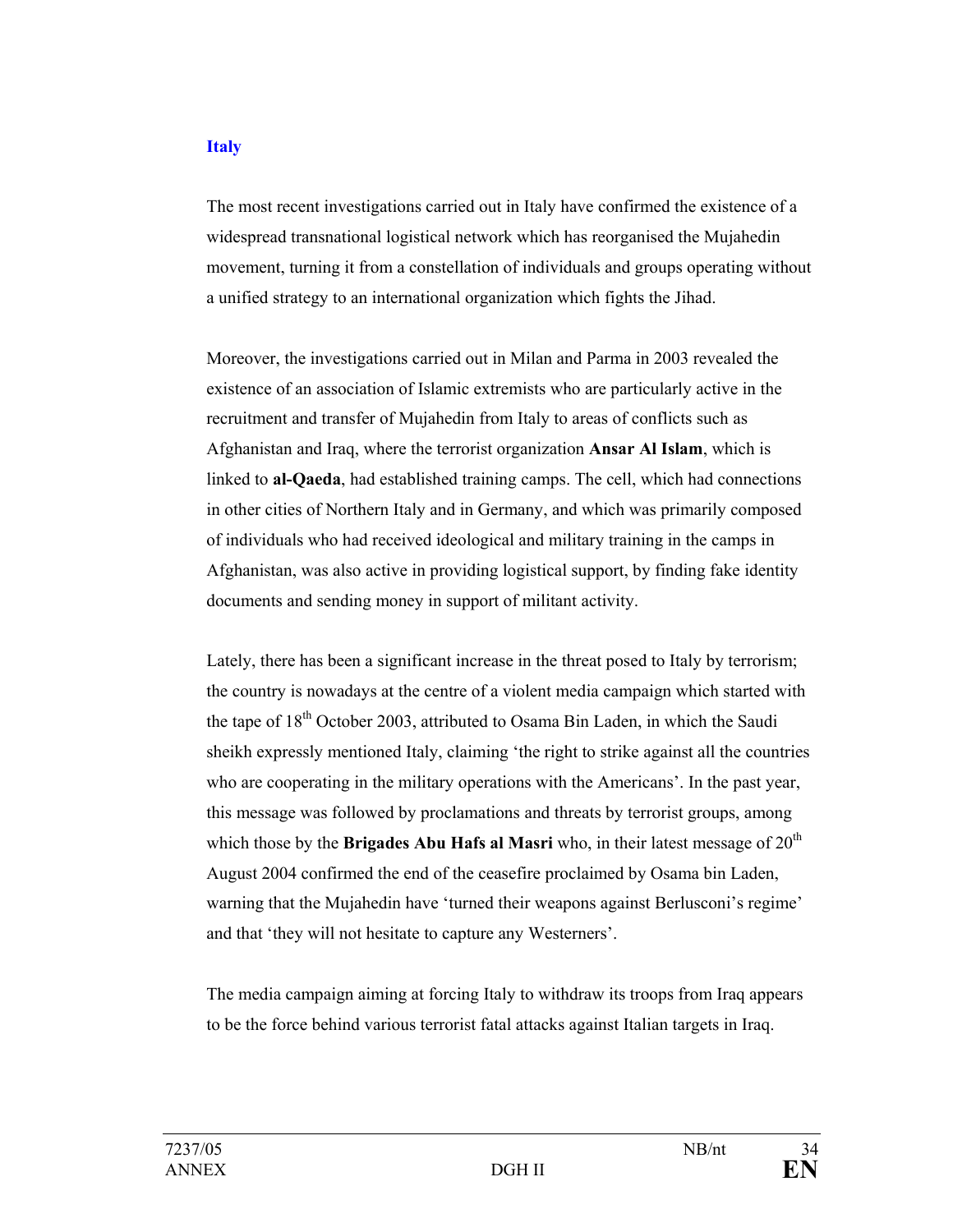As the situation stands now, Italy and its interests abroad is particularly exposed to the risk of terrorist acts by Islamic terrorists, both because of the presence in the country of cells of fundamentalist organizations already active in Afghanistan and Iraq and because of the intervention in the reconstruction of those countries.

As well as the potential to spur sleeper cells into autonomous action, the anti-Italy media campaign may also encourage solitary acts by individuals who, although not linked to Islamic terrorism, take unilateral action in support of the call against socalled 'infidels', a phenomena demonstrated in Emilia Romagna and Lombardy**<sup>1</sup>**

## **Luxemburg**

To date, no terrorist incident occurred and, at the moment, it has not been possible to prove the existence of any terrorist group that might be active or established in Luxembourg. On the other hand, there are some individuals known for having fundamentalist Islamist connections. These people are under close surveillance. There is no specific threat against Luxembourg targets. However, the possibility that terrorist activities against international institutions, diplomatic representations or American interests may take place cannot be excluded.

On financial level, the distribution of several lists that were communicated by the American authorities led to a number of denunciations, among which a dozen were made spontaneously because of the individuals involved or the suspicious nature of the transactions. Several accounts were frozen and others were placed under close surveillance.

 **1** In Modena on 11<sup>th</sup> September 2003, a Jordanian national set himself on fire in his car in the vicinity of the Synagogue. In Brescia on  $29<sup>th</sup>$  March 2004, an alien of Moroccan origin blew himself up in his car in front of a McDonald's.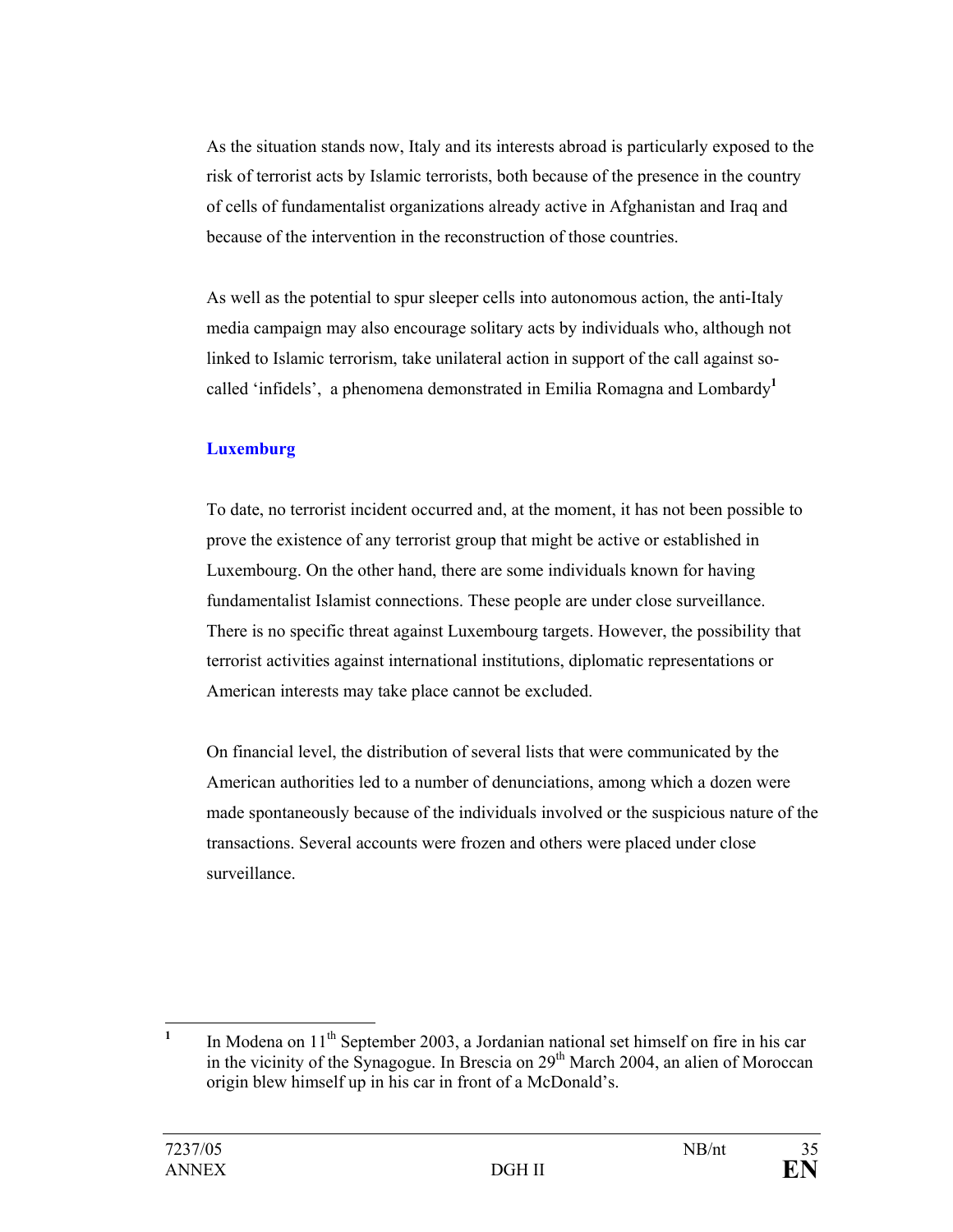#### **The Netherlands**

The Dutch commitment to the Trans-Atlantic and European international counterterrorism policy, the presence of Dutch military forces in Iraq and Afghanistan, and the perceived anti-Islam sentiments in the Netherlands, might give Islamist terrorists reason to move the Netherlands up on their list of potential targets.

Furthermore, in addition to networks affiliated to **al-Qaeda**, a rise in independently operating self-reliant diffuse radical Islamic groups and networks has been identified, which are inspired by the same ideology and the same wish to contribute to the jihad. Investigations into Islamic terrorist networks in the Netherlands recently provided with information indicating that various radical Muslims might be involved in preparing one or more Islamic terrorist attacks on Dutch territory. More specifically, certain activities indicated that one or more members of radical Muslim networks or groups were involved in a reconnaissance of several public buildings in the Netherlands.

Authorities concluded that these reconnaissance activities were carried out with the possible intention of committing one or more attacks against certain interests in Dutch society. Recently, the radical Muslims in question observed and mapped the surroundings of several government institutions and 'soft targets'. Reportedly in circles of international radical Muslims the idea is circulating that the Netherlands should be the target of a major attack because of its foreign policy. On the basis of threat assessments, the authorities decided to visibly step up the security of the relevant objects and institutions in order to frustrate or discourage any further preparatory activities. Several arrests have been made.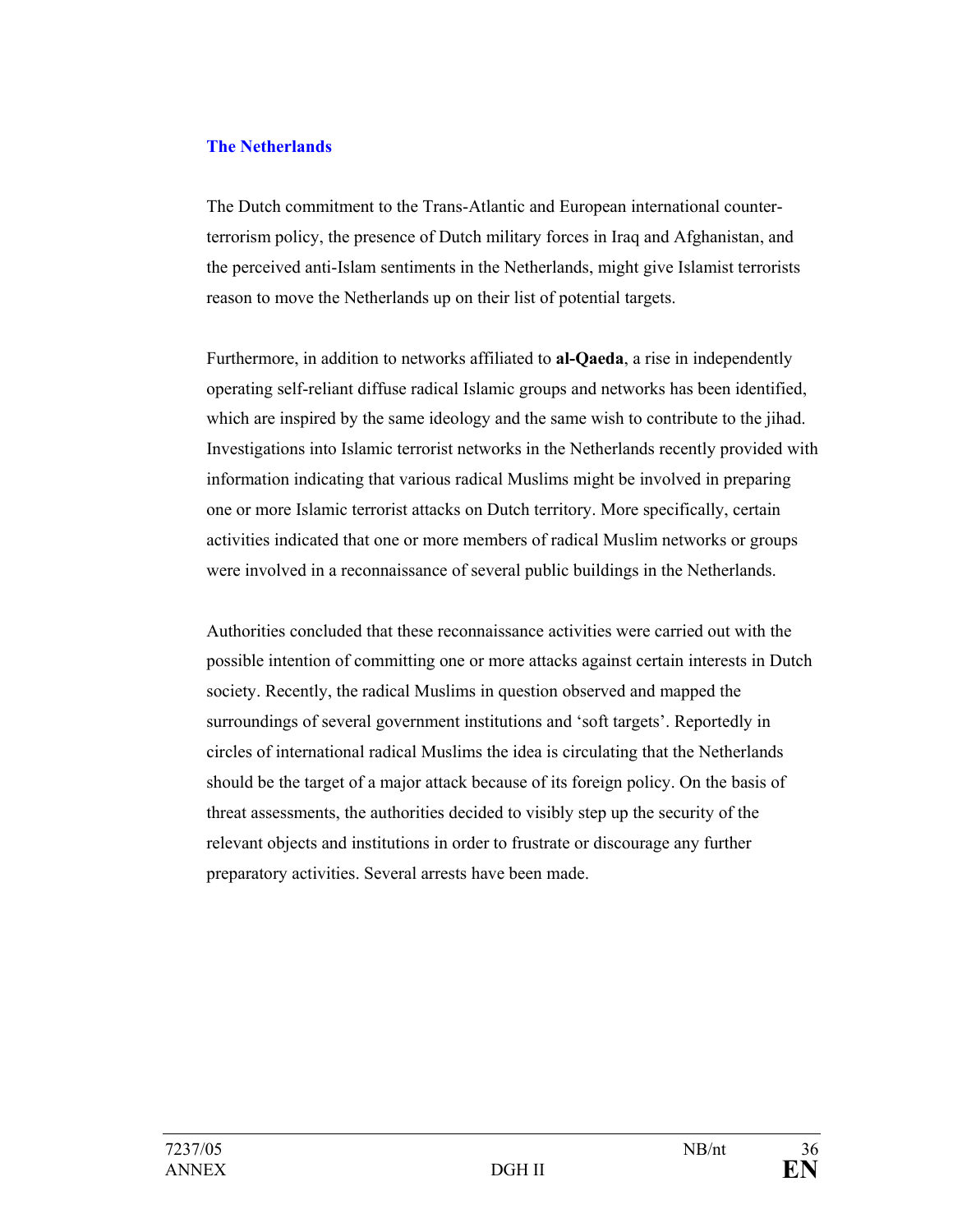Pending the investigations, it is too early to draw any conclusions regarding the aforementioned activities and persons. Neither can any specific statements about the connections or co-ordination between the various preparatory activities be made. Several options are being investigated, for example whether there is an interdependence of various cells controlled by a co-ordinating body, or whether various structures are acting independently, unaware of each other's activities, in the Netherlands. At the moment there is no further information on the time or likelihood of violent actions.

Over the last months several threats were issued against two Members of Parliament, one who is of Somali origin, and one who several times expressed strong opinions about Islam.

#### **Portugal**

The level of the threat stemming from Islamic extremism remains at moderate levels in Portugal, being the result of an increasing number of cases in which various connections were established between Islamic individuals residing in Portugal, mainly from the North African community and terrorist groups and radical Islamic movements within the ideological framework of **al-Qaeda**.

In June 2004, an appeal to Jihad was detected in a Jihadist forum on the internet and Portugal was for the first time pointed out as a target, together with the USA, Israel, the UK, Ukraine, Bulgaria, Denmark, the Netherlands and Poland. The type of this threat didn't have the same outline of the communiqués released by Arab mass media in the name of **al-Qaeda** or any other associated group. However it was taken into account in the framework of assessing the terrorist threat for Portugal.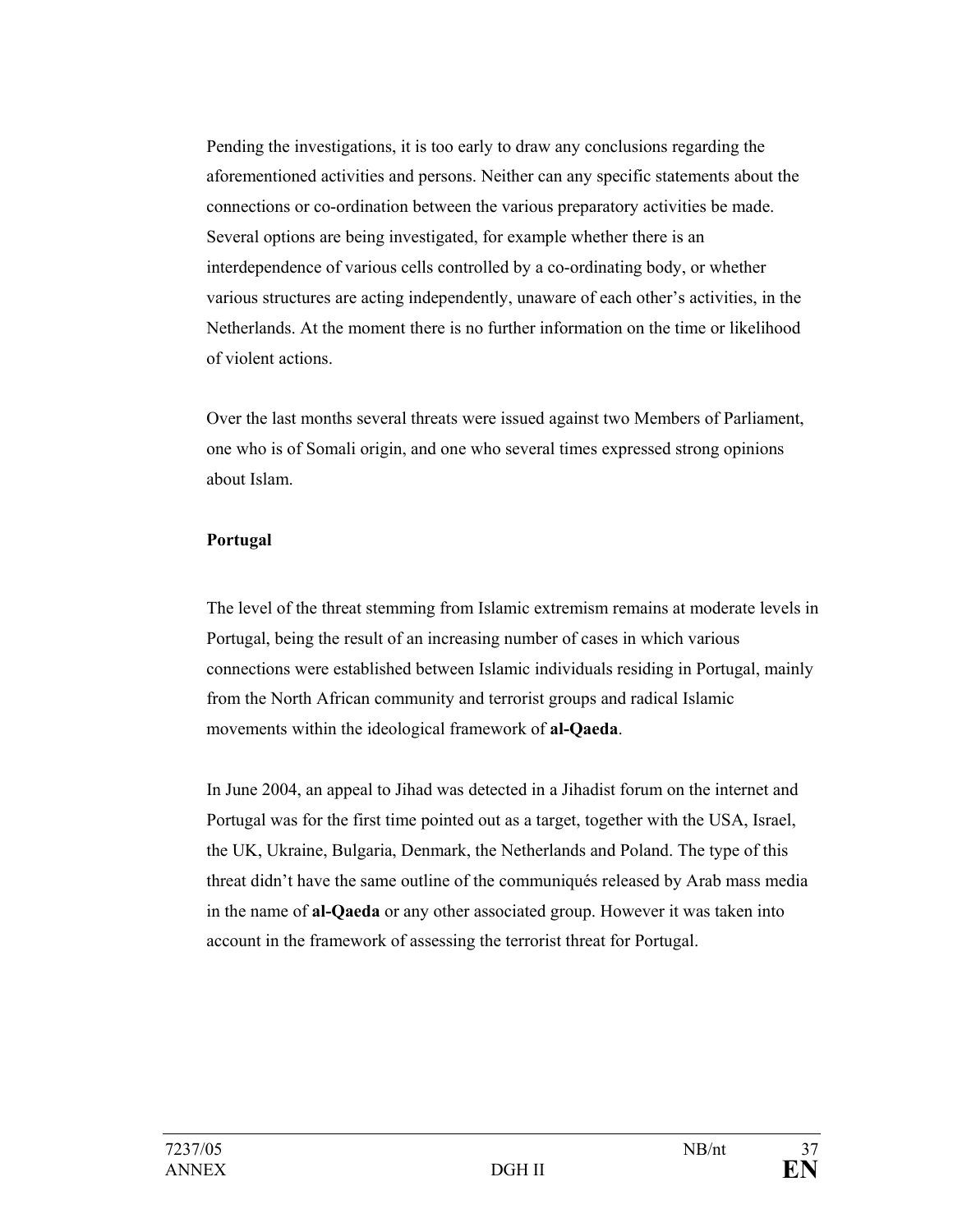The investigations that were carried out led to operations that targeted a group of individuals suspected of logistical support, boarding and supply of false documentation to individuals connected either to terrorism or to Islamic radicalism in other European and North African countries

Special attention was given to individuals that integrate the Maghreb network of support to Islamic terrorism that operates in Portugal, which was partially dismantled in 2003, as well as to others of Indo-Pakistani and Bangladeshi origin, that hold connections to organisations suspected of promoting Islamic radicalism.

We would like to point out the following operations:

In June 2004 a Moroccan citizen was detained and then expelled from Portuguese territory. He is suspected of attending training camps in Afghanistan and of integrating a network involved in the preparation of terrorist attacks. In the framework of the same operation, another fifteen individuals of Arab origin, most of them also Moroccan were also detained for the purpose of identification. Since they were in an illegal situation, they were deported to their respective countries.

Following the collection of information pointing towards the fact that members of risk communities were carrying out terrorism support some propaganda material of the terrorist organisation **Milliat-e-Islami**, previously named **Sipah-i-Shahaba Pakistan** was found. The analysis of the collected information indicates that Portugal might be used by that organisation for activities of logistic support and recruitment. It's worthy to mention that the address where the Sipah-i-Shahaba material was found was referenced as a meeting place for various members of Islamic extremist organisations.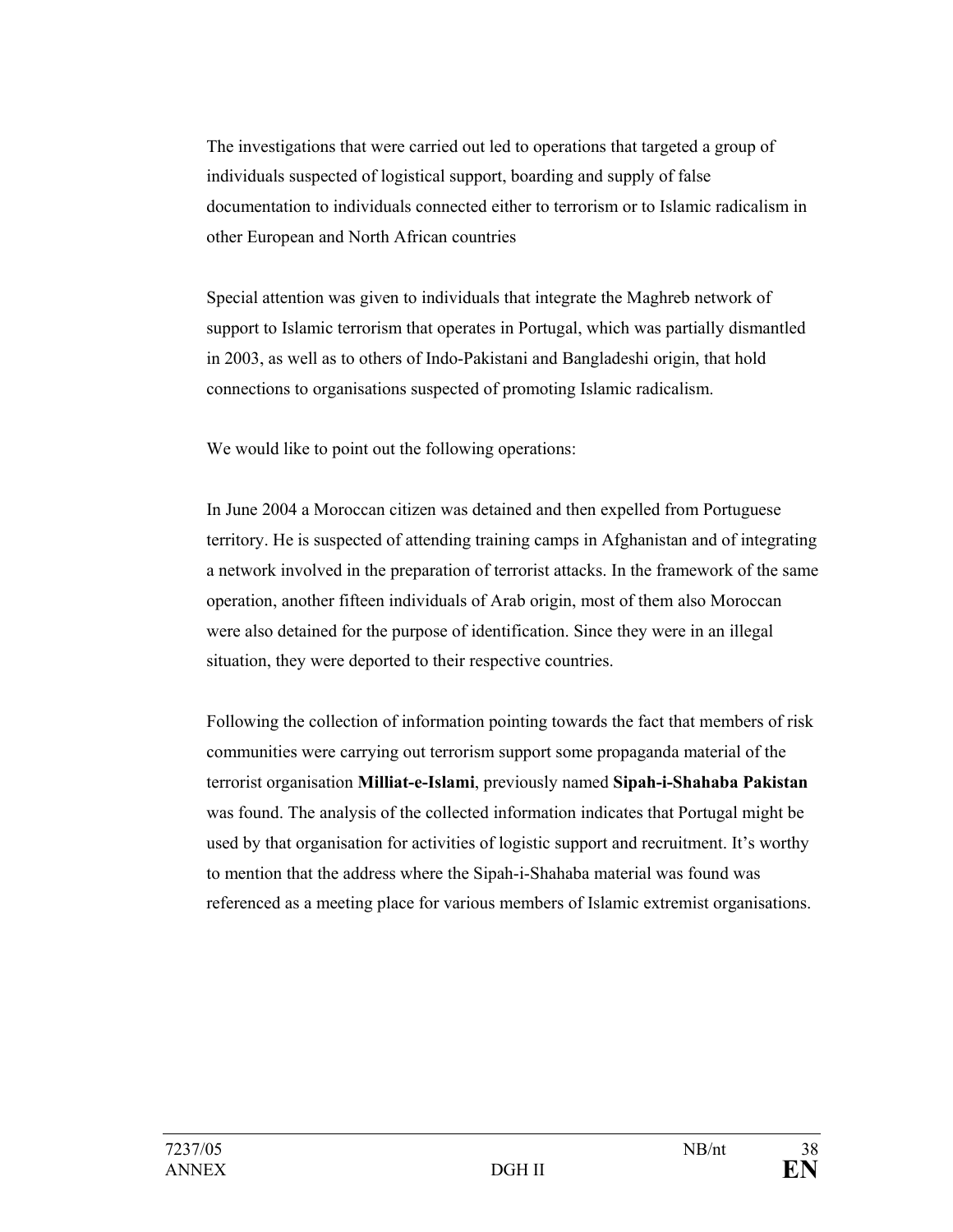After the 1st European annual meeting (Ijtima) of the **Tabligh Jamat** movement which took place in Lisbon's Central Mosque in May 2003, a second round occurred again at the same place, between 27th and 29th August 2004. Investigations are going on in a wider framework of Tabligh Jamat movement activity, on a Pakistani citizen connected to a set of suspicious banking transactions.

#### **Slovak Republic**

Over the recent years, no terrorist activity has been detected in Slovakia. With regard to the war in Iraq, no related criminal activities or radicalisation of the Islamic associations or civic foundations officially active in Slovakia have been identified

 To date, one civil association named and one foundation have been officially registered in Slovakia with an official purpose to support Islam in general, register Islam as one of the religions in Slovakia, support friendly relations between Slovakia and Islamic countries and, last but not least, improve communication between state and Muslims.

Activities demonstrating links between these two entities have been monitored. The purpose of these activities is to get all Muslims and sympathizers in Slovakia united under one organisation that could be then able to effectively use financial resources and funds flowing from the Muslim countries to support Islam worldwide.

However, intelligence available states that terrorist organisations affiliated to **al-Qaeda** have enhanced their activities relating to the interests and territory of the Slovak Republic.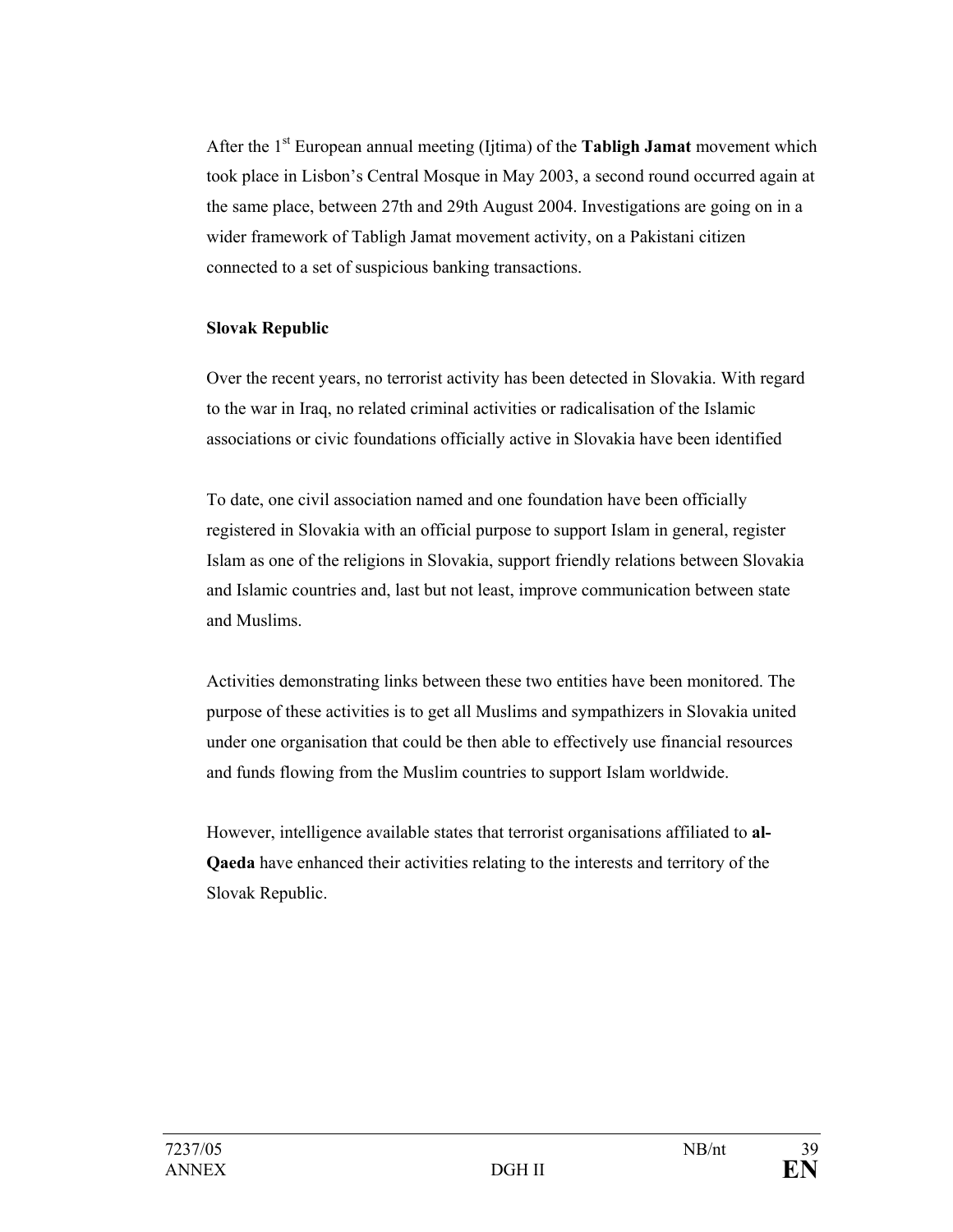#### **Spain**

Although the police investigations relating to the attacks of  $11<sup>th</sup>$  March 2004 have shown that the central nucleus of the Islamist cell linked to the attacks was probably neutralized following the suicide in Leganés, the possibility exists that some members of the cell still at large may still be in a position to carry out further violent attacks.

When evaluating the possible threat posed by Islamic terrorism, consideration should be given to communiqués issued by alleged terrorists themselves. The presence of Spanish troops in Afghanistan continues to attract threats from Islamic extremist elements: such threats could materialize at any time.

#### **Sweden**

There are no indications that any foreign terror group or network present in Sweden plans to carry out acts of violence in Sweden or against Swedish interests.

However, militant Islamic networks continue to maintain recruiting structures in Sweden, primarily focusing on attracting second generation Muslim immigrants for religious instruction and, in some cases, military training in the Middle East and Central Asia.

The direct threat facing Sweden from international terrorism is low. There are no known terrorist activists planning to carry out any acts of violence against Sweden or Swedish interests. There is however a possibility that Sweden may be used as a territorial base for planning and possibly even carrying out terrorist activities in other countries. Three individuals are currently held in custody on charges for instigating acts of terrorism in another country.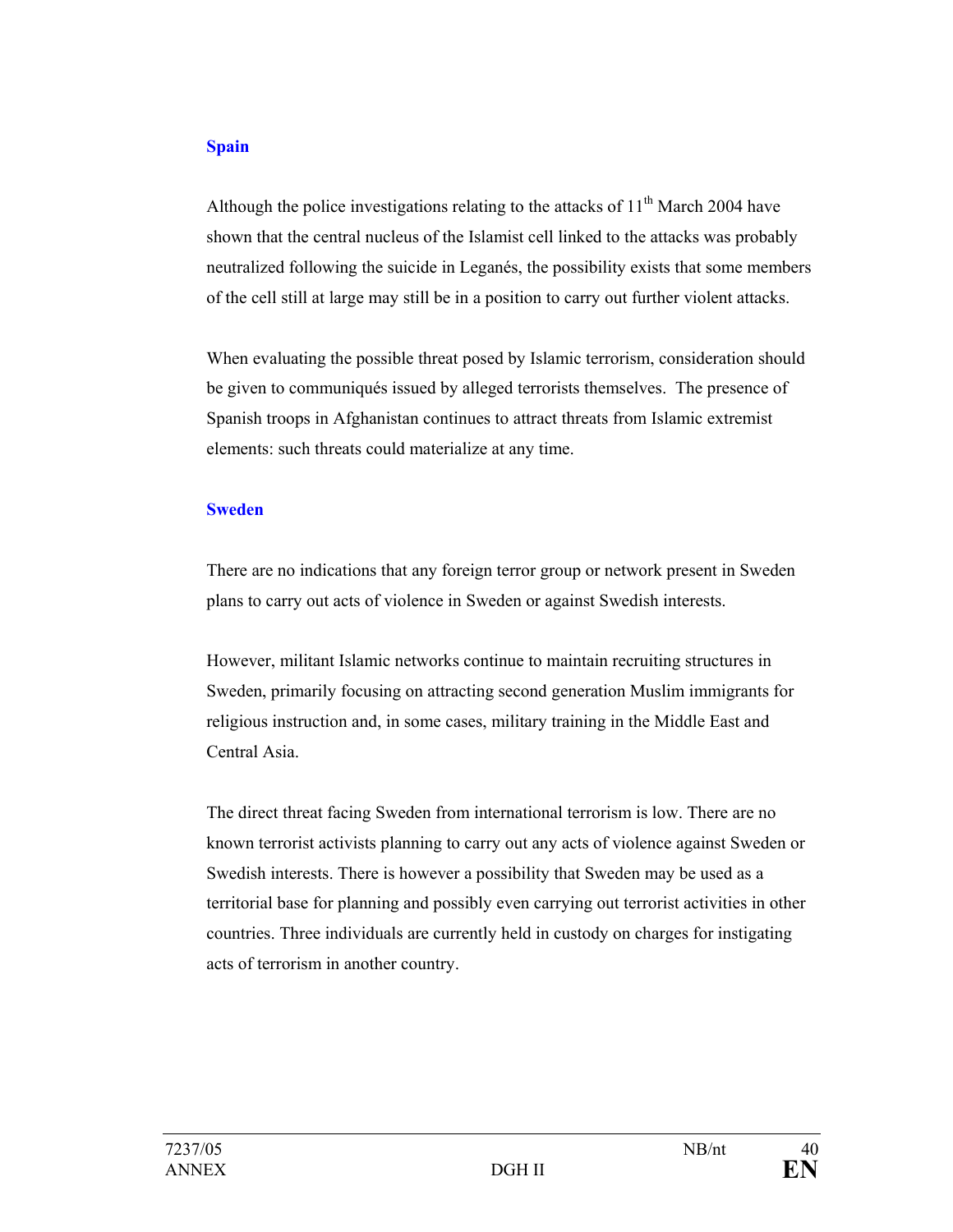An indirect threat to Sweden continues to be mainly connected to American, Israeli and British interests within Sweden.

#### **United Kingdom**

The threat from international terrorism remains real and serious. Osama bin Laden has repeatedly named the US and Israel as the primary targets for **al-Qaeda**. But he has also identified European countries as allies of the US which should also be targeted, for example Spain (before the March 2004 attacks in Madrid), France, Germany, Italy, Norway, Poland and the UK. **al-Qaeda** and affiliated groups consider it a priority to mount large-scale attacks against civilian targets in some EU member states.

Although **al-Qaeda's** capability to operate has been significantly degraded since 9/11, the group's aspiration to mount large terrorist attacks on the West remains. However, the threat to the West does not solely derive from **al-Qaeda**. Osama Bin Laden intended his organisation to be a vanguard for Islamist resurgence by inspiring other Islamist groups into a violent jihad against the US and its allies. We have seen terror groups learn from, and be inspired by, the acts of **al-Qaeda** and other extremists in the Middle East. For example, the current trend for hostage taking and beheading that developed in Iraq has been replicated by a separate group in Saudi Arabia.

There is a continuing threat of terrorism against Western interests in Saudi Arabia and elsewhere in the Middle East. Jihadist groups currently operating in Iraq may eventually turn their attention towards the West in the same way that Jihadist returning from Afghanistan in the early 90s turned their attention from the USSR to their home countries.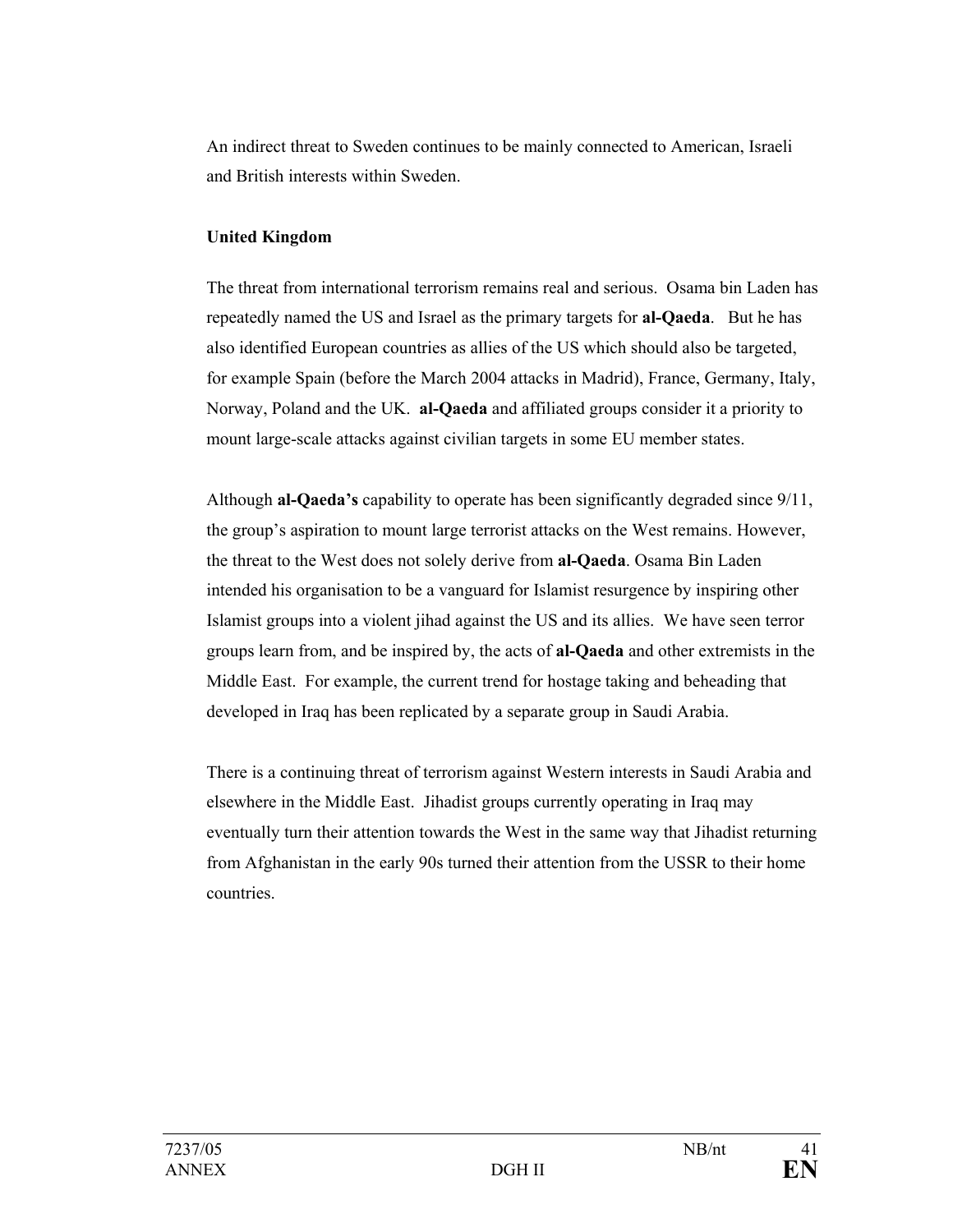Specifically UK interests were successfully targeted by extreme Islamic terrorists in the attacks in Istanbul in November 2003. The attacks against the British Consulate and the HSBC HQ in Turkey, used vehicle borne explosive devices detonated almost simultaneously. In the UK itself, significant terrorist plots were disrupted in March 2004 and August 2004. It is believed that these terror cells were plotting large attacks against targets in the UK.

In March 2004, the events in Madrid demonstrated the capacity of an **al-Qaeda** inspired group to mount and attack without warning against a civilian target in Europe. Following the attacks, investigations by Spanish security forces identified the cell and their actions against the terrorists may have prevented the group from executing a further series of attacks.

A number of attacks took place in Russia in the run up to the presidential elections in Chechnya. Two Russian airliners crashed on  $24<sup>th</sup>$  August, there was a suicide attack near a polling station in Chechnya on 29<sup>th</sup> August and a further suicide attack near a metro station in Moscow on  $31<sup>st</sup>$  August. On  $1<sup>st</sup>$  September, terrorists took approximately 1000 people hostage at a school in Beslan, North Ossetia. The siege ended on  $3<sup>rd</sup>$  September after explosions occurred in the school and Russian security forces intervened. Casualties are believed to have totalled over 300.

## **4.2 TURKISH-KURD GROUPS**

#### **France**

#### **Kongra Gel**

On the occasion of a congress having taken place at the end of June in France, some executives of the organization, suspected of being close to the group of a key dissident figure, were excluded or demoted.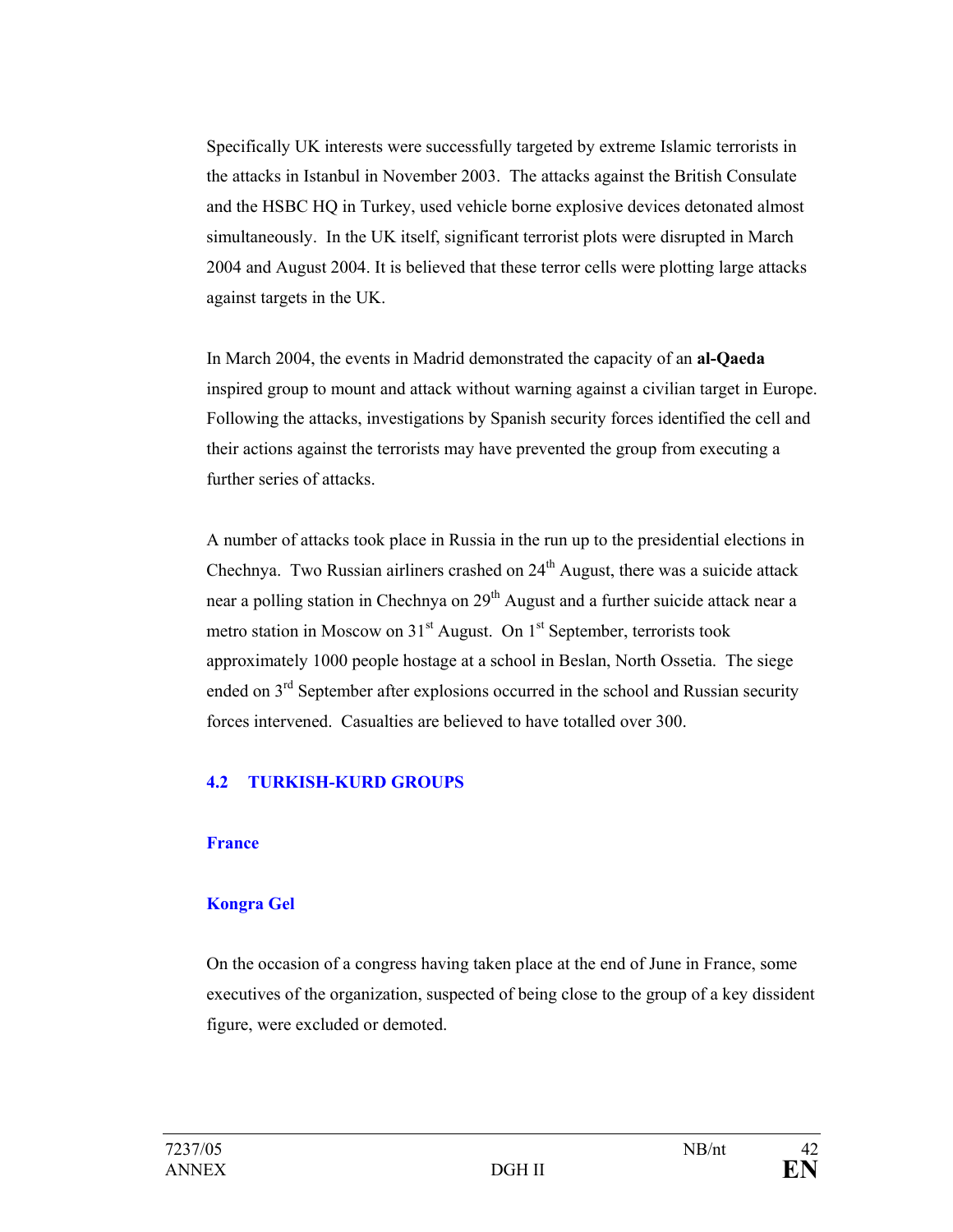At the same time, on 1<sup>st</sup> June 2004, the **Kongra Gel** broke the imposed truce. Since this date, an outbreak of the confrontations between the Kurdish guerrilla warfare and the Turkish security forces has been noted. Kurdish activists were also arrested in Turkey while preparing to commit attacks.

Several demonstrations took place in France during the first half of 2004 in support of the leader of **PKK Kongra Gel** imprisoned in Turkey. Further sporadic action can not then be discounted.

However, nothing indicates that members of **Kongra Gel** intend to toughen their strategy in Europe, which constitutes, in this respect, a sanctuary both on the political plan and economically.

The absence of demonstration in Paris against the visit of the Turkish Prime Minister, from 19<sup>th</sup> till 21<sup>st</sup> July 2004, illustrates the relative current paralysis of **Kongra Gel.** 

## DHKP/C (Left Revolutionary Front of Liberation of the People).

Registered on the list of terrorist organizations established by the European Union, **DHKP** / C however peacefully pursue its activities, in spite of the renewed violence and terrorist attacks committed in Turkey.

Within the framework of a campaign of staggered hunger strikes in several European countries, five Parisian members of the **DHKP/C** participated in the campaign between  $12^{th}$  and  $19^{th}$  July 2004.

Also worthy of note is the fact that French activists participated in demonstrations at the end of June 2004 which took place against the holding of the NATO summit in Istanbul.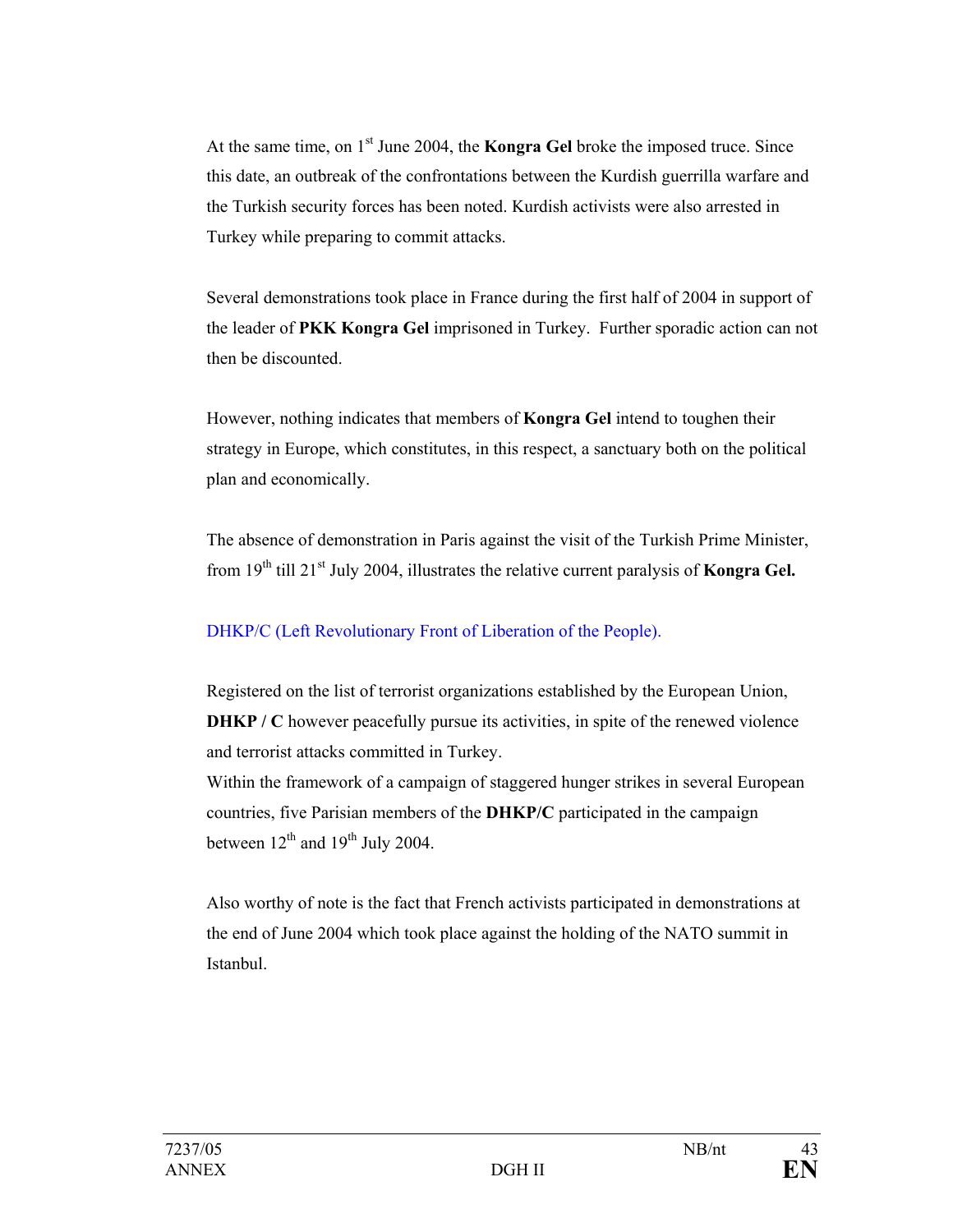Other groups (such as **TIKKO, FESK, TKP-**ML) established in Europe, including France have also acted in support of **DHKP/C** by participating in hunger strikes for example, however there is currently no indication that these groups intend to commit violent actions in this support.

#### **Germany**

## **PKK / KADEK / KONGRA GEL**

On 26<sup>th</sup> October 2003, **KADEK** decided to disband. Subsequently, a further renaming in **Kongra Gel (Kurdistan People's Congress)** took place. The ban Germany imposed on **ETA** in 1993 on the basis of the German Association Act was extended to **Kongra Gel.** By decision of the Council of the European Union of 2<sup>nd</sup> April 2004, the **Kurdistan Workers' Party (PKK)** was included in the list of terrorist organisations under its aliases **KADEK** and **Kongra Gel** as well.

The new leadership of **Kongra Gel** in its majority consists of former **PKK / KADEK** functionaries. Due to disagreements on both the supremacy within the organisation and the future political line, in May 2004, high-ranking leaders and board members, among them Osman ÖCALAN, brother of Abdullah ÖCALAN, split off the organisation and, in the beginning of August 2004, announced via the print media the foundation of a new organisation named "**Patriotic Democratic Party" (Partiya Welatperez'e Demokratik, PWD). PWD's** proclaimed objective is to promote and enlarge the rights of Kurds by political means.

## "Caliphate State"/ "Kaplan Association"

During the period from the end of 2003/beginning of 2004 more than 1,000 properties were searched in connection with contravention of the German Association Act, i.e. the ban on the "**Caliphate State**".